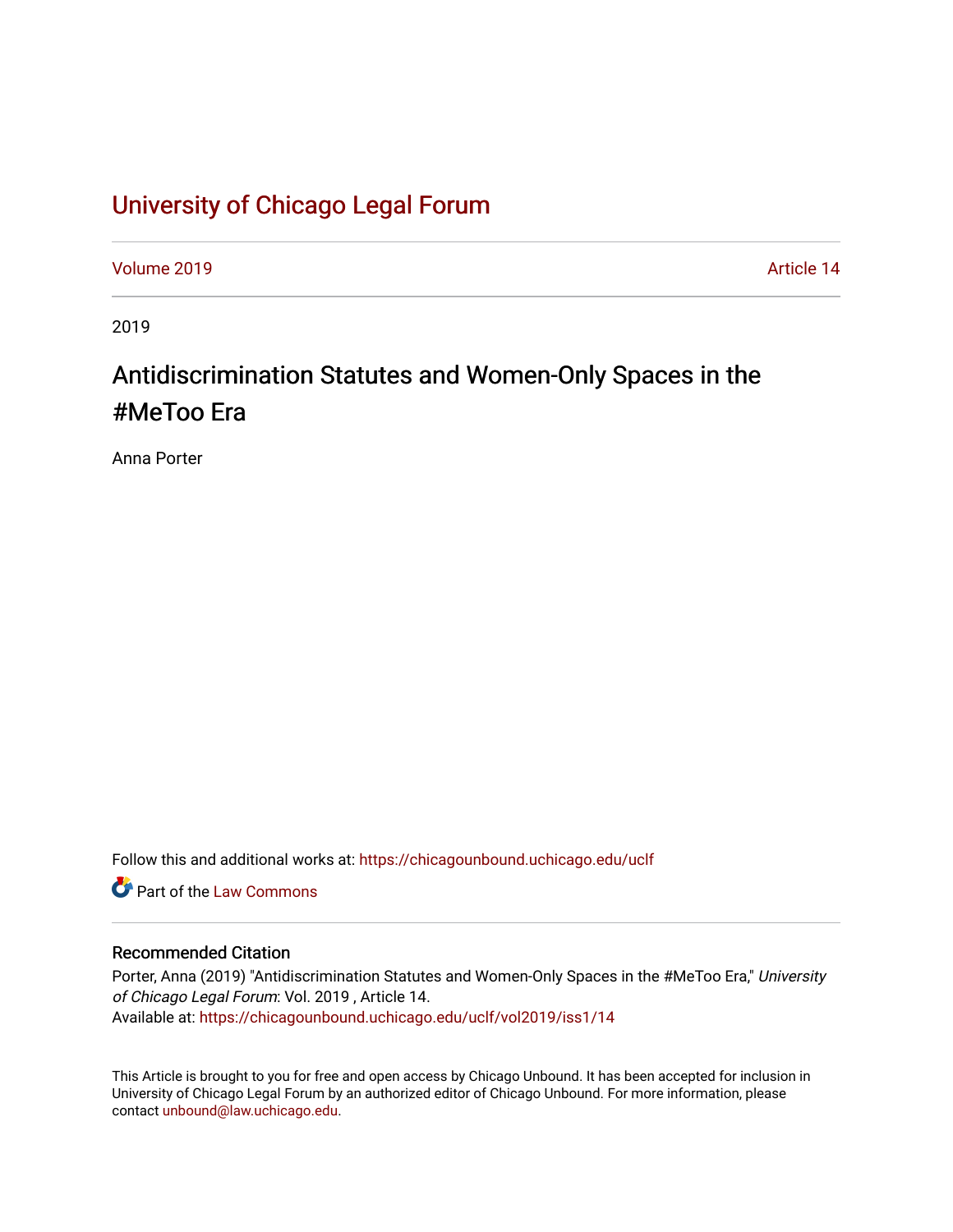## **Antidiscrimination Statutes and Women-Only Spaces in the #MeToo Era**

*Anna Porter*†

#### I. INTRODUCTION

In response to the #MeToo Movement, many organizations began attempting to find creative ways to address the realities people who identify as women face both at work and in public spaces.<sup>1</sup> These organizations often focus on closing the gender pay gap and increasing representation in leadership, both indicators tied to sexual harassment in the workplace.2 Although the organizations discussed below are open to female-identifying and non-binary people, they exclude men.3 Organizations argue that providing women-only events "offer forums for discussing discrimination, a haven for people who may feel excluded by the dominant culture of broader professional groups, and career advancement opportunities for demographics at a statistical disadvantage."4 From co-working spaces to empowerment seminars to women-only showings of *Wonder Woman*, the popularity of these spaces suggests that women respond to the idea of having a space where they know they

<sup>†</sup> B.A. 2011, Bellarmine University; M.A. 2015, University of Florida; J.D. Candidate 2020, The University of Chicago Law School. Many thanks to Professor Aziz Huq for his guidance and feedback. I would also like to thank the past and present staff of *The University of Chicago Legal Forum* for their support and comments.

<sup>&</sup>lt;sup>1</sup> Leigh Stringer, *Where is the Demand for Women-Only Co-Working Spaces Coming From?*, SLATE (May 17, 2018), https://slate.com/human-interest/2018/05/the-wing-demand-for-women-onl y-co-working-spaces-is-high.html [https://perma.cc/S8MZ-H63Q]. 2

*See* Jennifer Calfas, *Inside Sexual Harassment's Hidden Toll on Equal Pay*, TIME (April 9, 2018), http://time.com/5227742/sexual-harassment-equal-pay-wage-gap; Karen Higginbottom, *The Link Between Power and Sexual Harassment in the Workplace*, FORBES (June 11, 2018), https://w ww.forbes.com/sites/karenhigginbottom/2018/06/11/the-link-between-power-and-sexual-harassm ent-in-the-workplace/#487cd27b190f [https://perma.cc/8R9D-3HA8].

 <sup>3</sup> In discussing women-only spaces, this Comment is not referring to events held by Trans-Exclusionary Radical Feminists. 4

Christina Cauterucci, *Members of a Men's Rights Group Sued a Women's Networking Group for Sex Discrimination*, SLATE (Jan. 15, 2016), https://slate.com/human-interest/2016/01/membersof-a-men-s-rights-group-sued-a-women-s-networking-group-for-sex-discrimination.html [https://p erma.cc/RZZ8-GXFU].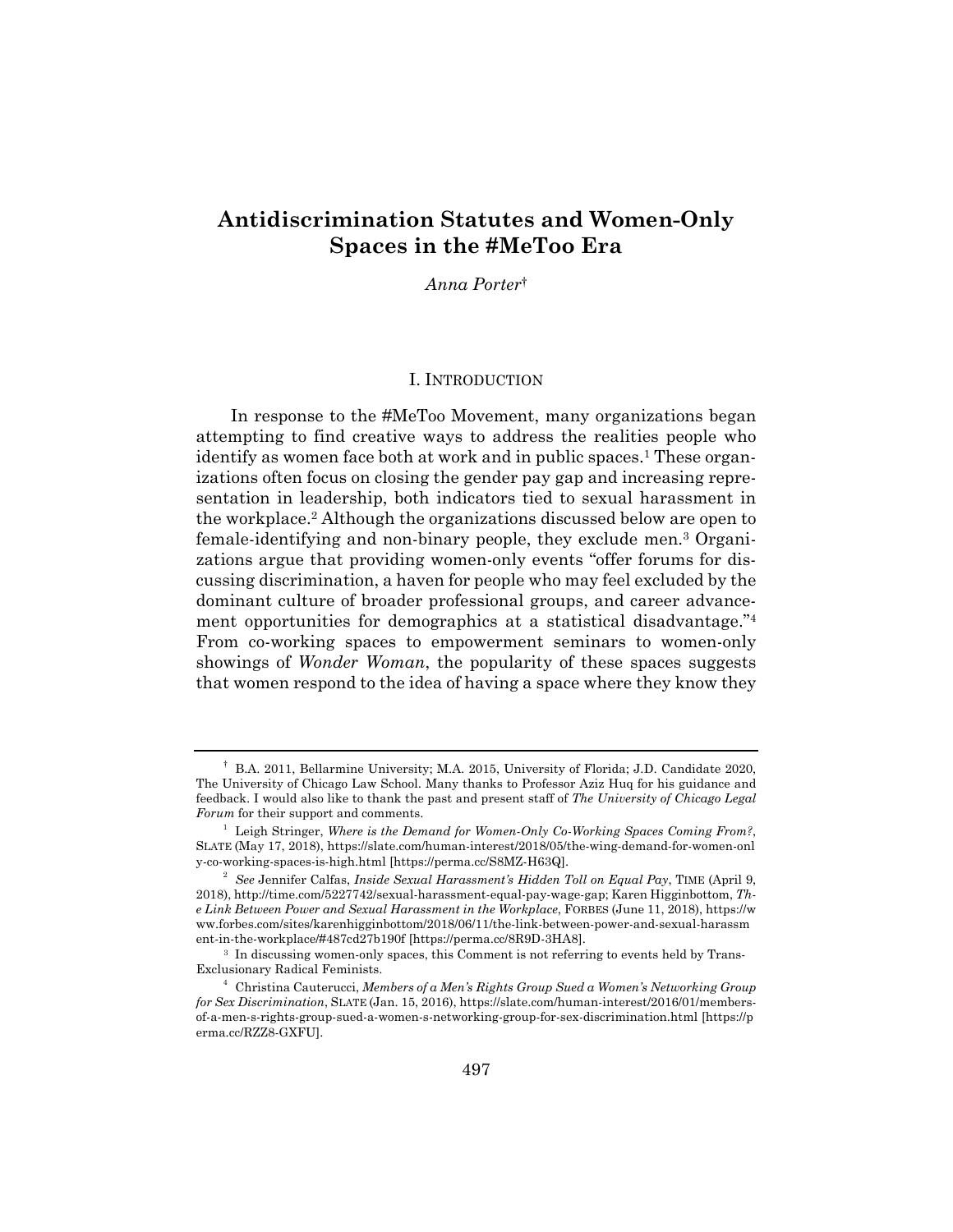will only be surrounded by other women.<sup>5</sup> However, because these initiatives are by nature segregated by gender (excluding men), they risk coming into contact with state antidiscrimination statutes.6 For this reason, many of these organizations have recently come under fire by men bringing charges of discrimination.7

Title II of the Civil Rights Act of 1964, which addresses discrimination in public accommodations, does not include sex or gender as a protected category.8 Because there is no national standard with respect to sex discrimination in public accommodations, plaintiffs rely on state statutes in the majority of these cases.<sup>9</sup> The amount of protection afforded by various states changes depending upon "legislative definitions and judicial interpretations of what constitutes a public accommodation."10 California's Unruh Civil Rights Act is one example of an expansive antidiscrimination statute.<sup>11</sup> Enacted by the California legislature in 1959 as an amendment to the Civil Code, the Unruh Civil Rights Act prohibits California businesses from discriminating based on protected characteristics.12 Sex was added as a protected characteristic through a 1974 amendment to the law.13

While the tension between sex-segregated spaces and laws prohibiting discrimination is not new, in the past the vast majority of these lawsuits targeted men-only organizations (and laws prohibiting it envisioned men-only organizations discriminating against women).14 Today, male plaintiffs in California suing women's organizations for sex discrimination argue that these cases should not be treated any differently than other cases of discrimination brought under the Unruh Act.15 The

<sup>10</sup> Marissa L. Goodman, *A Scout is Morally Straight, Brave, Clean, Trustworthy . . . and Heterosexual?* Gays in the Boy Scouts of America, 27 HOFSTRA L. REV. 825, 830 (1999). <sup>11</sup> Cal. Civ. Code § 51.

13 Jean Douglas Murphy, *Women's Rights Legislation—A Vintage Year*, L.A. TIMES, Oct. 3, 1974, at H1.<br><sup>14</sup> Deborah Rhode, *Association and Assimilation*, 81 Nw. U.L. REV. 106, 114 (1986).<br><sup>15</sup> Complaint at 3, Rich Allison v. Red Door Epicurean, LLC, No. 2017-00036282, Cal. Super.

<sup>&</sup>lt;sup>5</sup> Stringer, *supra* note 1.<br><sup>6</sup> Pehases Cale, When Me

Rebecca Gale, *When Men Sue Women's Empowerment Orgs for Gender Discrimination*, SLA-TE (July 3, 2018), https://slate.com/human-interest/2018/07/men-are-suing-womens-empowerment -organizations-for-gender-discrimination.html [https://perma.cc/EGB8-W7VA].

 $^7$  *Id.* 

 $8\,$  42 U.S.C. § 2000a.

<sup>9</sup> Jessica E. Rank, *Is Ladies' Night Really Sex Discrimination?: Public Accommodation Laws, De Minimis Exceptions, and Stigmatic Injury*, 36 SETON HALL L. REV. 223, 225 (2005). This Comment refers to sex discrimination, rather than gender discrimination, in keeping with the way legislatures and the courts use the term. The statute at issue in California clarifies that "sex" includes gender identity and gender expression. CAL. CIV. CODE  $\S 51(e)(5)$ .

<sup>12</sup> *Id.*

Ct. (2017) ("For a business operating in the progressive state of California, in the year 2017, to provide accommodations, advantages, privileges, or services to only female patrons, is as repugnant and unlawful as businesses being involved in a "Caucasian Night" or a "Heterosexual Night"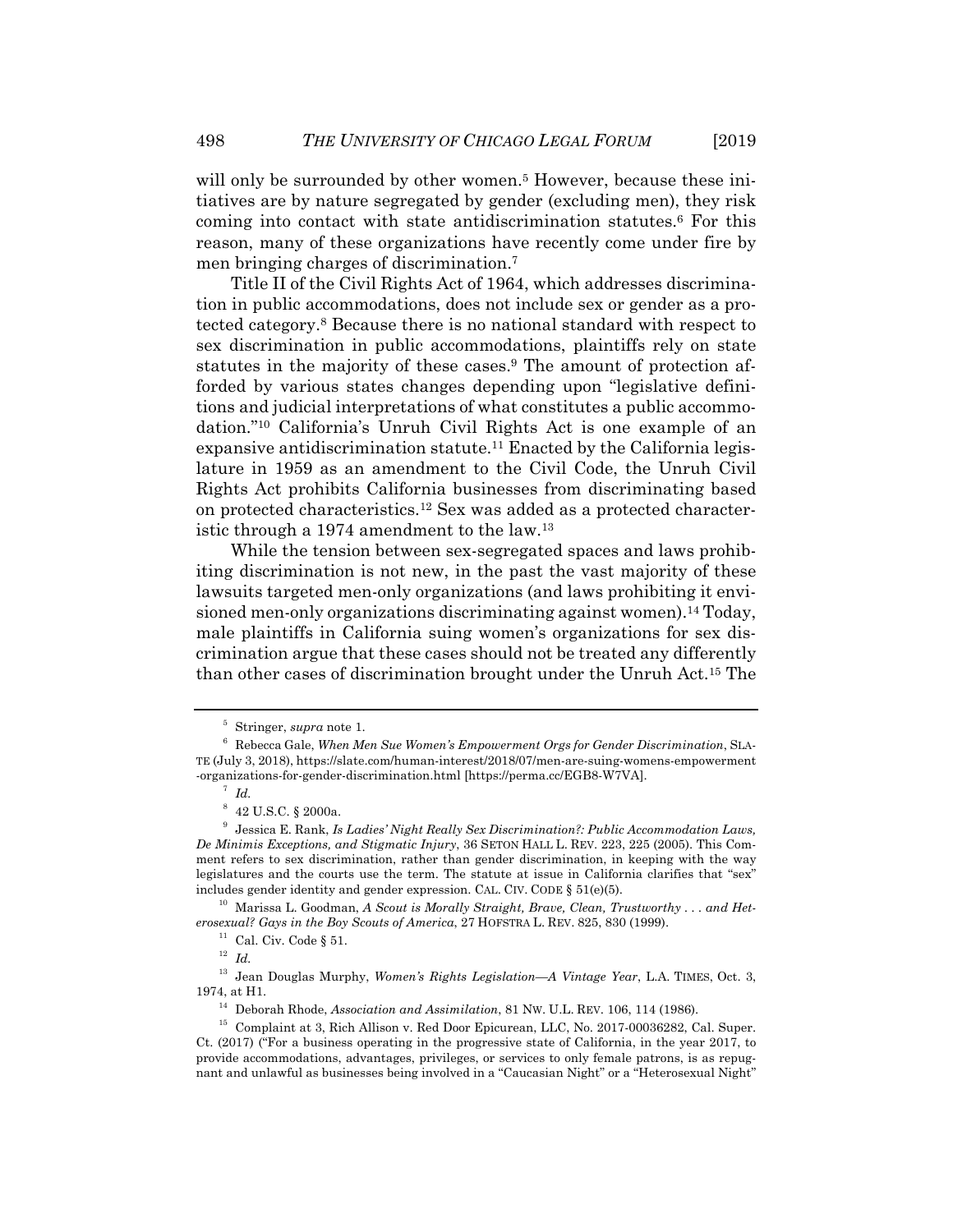extent to which a California court would agree is as yet unclear, as organizations to this point have settled these cases rather than face expensive legal defense fees.16

This Comment will analyze the application of California's Unruh Civil Rights Act to women-only organizations and events in the #MeToo Era. California provides an especially interesting case study because of the wide protections against discrimination under its civil rights law. In part because discrimination under the law is per se injurious, there is a plethora of available cases to review.17 Further, in the past few years, several California men have brought lawsuits against women's empowerment organizations for hosting women-only events. Given the current appeal of these types of organizations, as well as the media attention on #MeToo, it is an interesting time to engage in a discussion about the scope of state antidiscrimination statutes and the ways courts might or should apply the law to these new organizations. As California has such broad protections, outlining more clearly the scope of the law and providing strategies for ways to defend against allegations is important for organizations seeking to promote women's empowerment. Further, as the statute's protections are broad, it can serve as an example for other state legislatures and courts.

Part II of this Comment will track the jurisprudence surrounding the Unruh Act in order to highlight how California courts have interpreted the law in cases of sex discrimination claims to this point. Part III will look to the purpose of the Unruh Act to analyze whether the California legislature contemplated these types of suits under the law. The law has primarily expanded to protect different identified marginalized groups. The fact that it might be wielded by more privileged groups against organizations seeking to promote gender equality highlights potential inconsistencies with the Unruh Act and its application. Part IV will argue that courts in California should follow Supreme Court jurisprudence in Fourteenth Amendment cases, limiting application to discrimination that perpetuates irrational stereotypes. Finally, Part V will suggest a legislative alternative to judicial action, carving out an exception to the Unruh Act for remedial actions taken by historically marginalized groups.

and denying admission and discounted drinks and other accommodations, advantages, privileges, or services to patrons of color or to gay or lesbian patrons, respectively."). 16 Rebecca Gale, *When Men Sue Women's Empowerment Orgs for Gender Discrimination*, SLA-

TE (July 3, 2018), https://slate.com/human-interest/2018/07/men-are-suing-womens-empowerment -organizations-for-gender-discrimination.html [https://perma.cc/EGB8-W7VA]. 17 Koire v. Metro Car Wash, 40 Cal. 3d 24, 33 (1985) ("[B]y passing the Unruh Act, the Legis-

lature established that arbitrary sex discrimination by businesses is per se injurious.")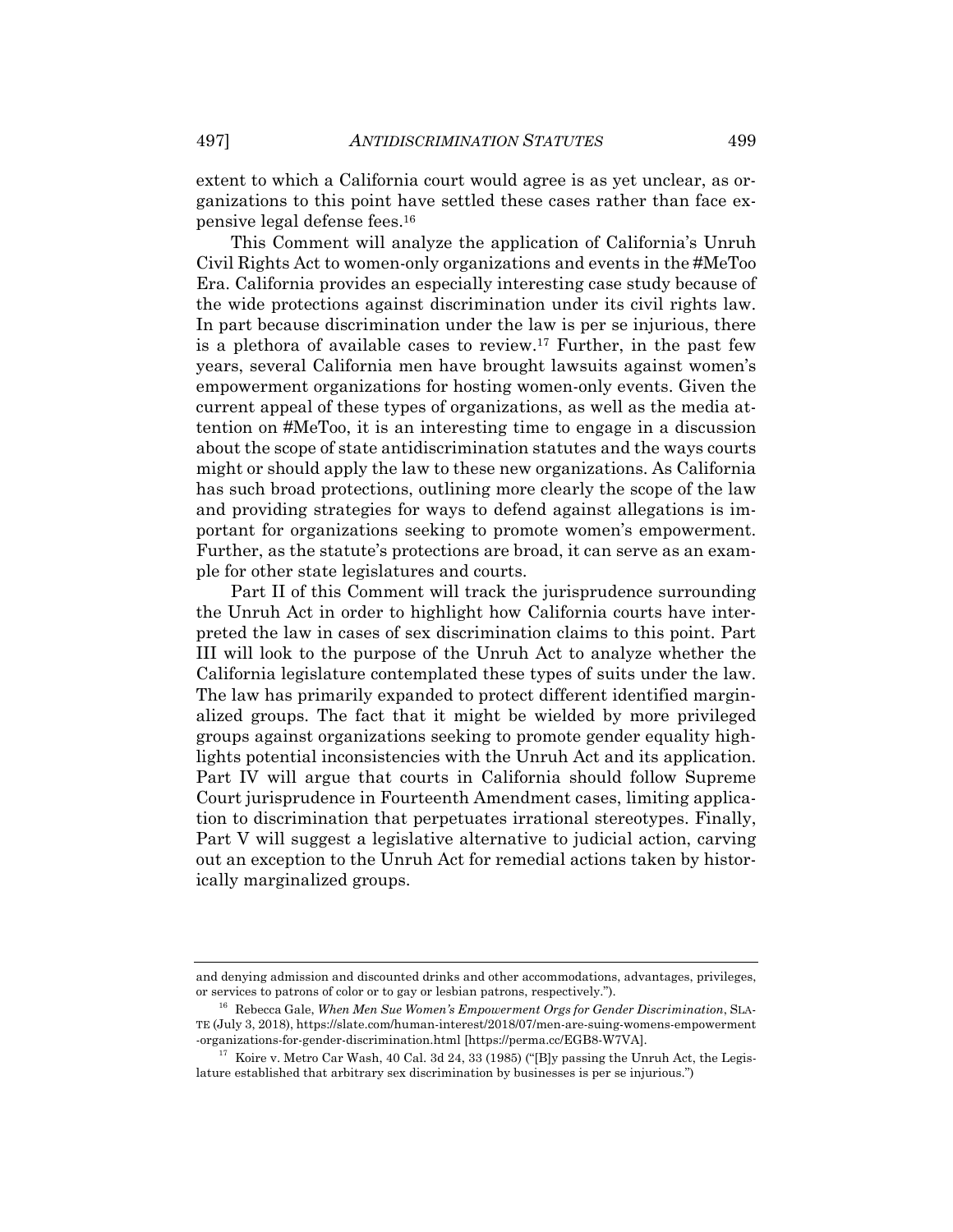#### II. JURISPRUDENCE SURROUNDING THE UNRUH CIVIL RIGHTS ACT

This section will first consider California courts' interpretation of the Unruh Act and the way that interpretation has been used in the past to combat discrimination against women in places of public accommodation. Most of the early cases of sex discrimination in California involve women seeking access to men-only spaces. This section will show how the courts in California expanded the definition of "business establishments" to include things like a nonprofit Boys' Club18 and the Rotary Club,<sup>19</sup> but not the Boy Scouts of America<sup>20</sup> or a local private high school.<sup>21</sup> This sometimes-fine line the courts have drawn makes it potentially difficult for defendants to know when they might be subject to provinces of the Unruh Act. The section then turns to cases brought over the past decades by men against businesses offering promotions to women, largely in the form of "Ladies' Night" discounts. Finally, it considers recent examples of men suing organizations that host women's empowerment events.

A. California's Unruh Civil Rights Act and "Business Establishments"

Enacted in 1959, the Unruh Civil Rights Act provides broad protections against discrimination. As most recently amended in 2015, the Unruh Act currently provides:

All persons within the jurisdiction of this state are free and equal, and no matter what their sex, race, color, religion, ancestry, national origin, disability, medical condition, genetic information, marital status, sexual orientation, citizenship, primary language, or immigration status are entitled to the full and equal accommodations, advantages, privileges, or services in all business establishments of every kind whatsoever.22

The Unruh Act provides a private cause of action and either a maximum of three times the actual damages or statutory damages of at least

<sup>18</sup> Ibister v. Boys' Club of Santa Cruz, Inc., 707 P.2d 212 (Cal. 1985).

<sup>&</sup>lt;sup>19</sup> Rotary Club of Duarte v. Bd. Of Dirs., 178 Cal. App. 3d 1035, *aff'd* Bd. of Dirs. of Rotary Int'l v. Rotary Club of Duarte, 481 U.S. 537 (1987).

 $10^{20}$  Curran v. Mount Diablo Council of the Boy Scouts, 952 P.2d 218, 237 (Cal. 1998).

 $21$  Doe v. California Lutheran High Sch. Assn., 170 Cal. App. 4th 828, 838 (2009).

<sup>&</sup>lt;sup>22</sup> CAL. CIV. CODE § 51(b); The Act further clarifies that "Sex' includes, but is not limited to, pregnancy, childbirth, or medical conditions related to pregnancy or childbirth. 'Sex' also includes, but is not limited to, a person's gender. 'Gender' means sex, and includes a person's gender identity and gender expression. 'Gender expression' means a person's gender-related appearance and behavior whether or not stereotypically associated with the person's assigned sex at birth." CAL. CIV. CODE  $§ 51(e)(5)$ .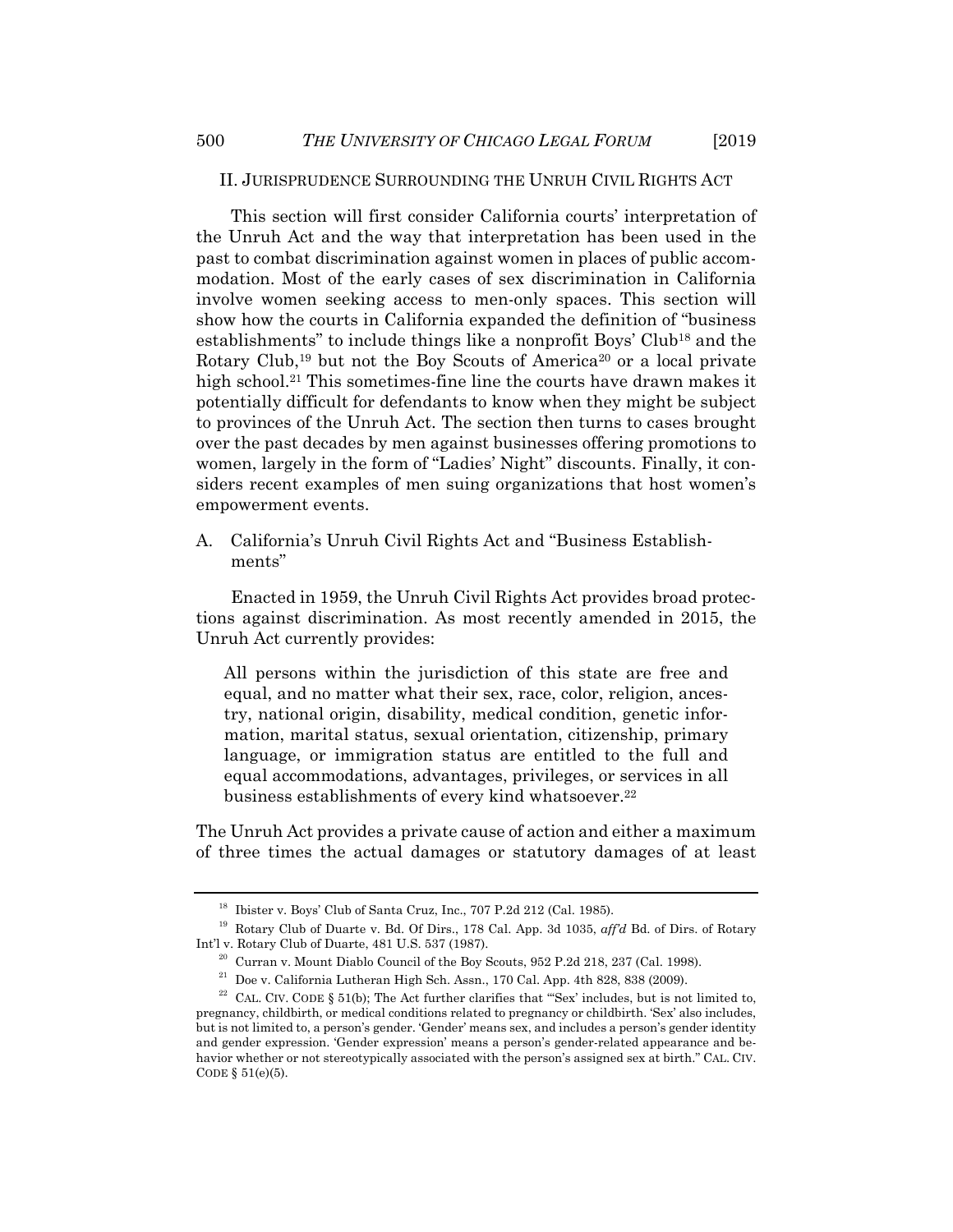\$4,000 for each violation.<sup>23</sup> It further allows a court to award attorney's fees to prevailing plaintiffs.24

To avoid First Amendment concerns related to the freedom of private association, state statutes follow the Supreme Court in providing exceptions for private clubs.25 They prohibit discrimination only in places of public accommodation, which is defined slightly differently from state to state.26 The Supreme Court has noted that the First Amendment "afford[s] constitutional protection to freedom of association in two distinct senses."27 First, the Court has held that individuals are protected in their intimate or private relationships.28 In order to determine whether a given relationship qualifies for this type of protection, the Court looks to "factors such as size, purpose, selectivity, and whether others are excluded from critical aspects of the relationship."29 Second, the Court has defined the rights of individuals to expressive association, "to associate with others in pursuit of a wide variety of political, social, economic, educational, religious, and cultural ends."30 In attempting to square First Amendment freedom of association concerns with state public accommodation statutes prohibiting discrimination, the Supreme Court uses a balancing test that weighs "the infringement upon a group's right to freedom of expressive association against the state's compelling interest in eradicating and preventing discrimination."31

The Unruh Act prohibits discrimination "in all business establishments of any kind whatsoever."32 In interpreting this language, California courts have recognized a legislative "intent to use the term 'business establishments' in the broadest sense reasonably possible."33 In keeping with First Amendment freedom of association rights, the California Supreme Court has concluded that the provisions of the Unruh Act "do not apply to the membership decisions of a truly private social club."34

Although "truly private" clubs are not subject to the Unruh Act, merely stating that a club is private does not preclude enforcement of

<sup>&</sup>lt;sup>23</sup> *Id.* at § 52(a).<br><sup>24</sup> *Id.* 

 $\stackrel{25}{\phantom{}_{26}}$  Goodman,  $supra$  note 10.  $^{26}$   $\,$   $\!Id.$ 

 $^{27}$  Bd. of Dirs. of Rotary Int'l v. Rotary Club of Duarte, 481 U.S. 537, 544 (1987).  $^{28}$   $\emph{Id.}$ 

<sup>&</sup>lt;sup>29</sup> Id. at 546, citing Roberts v. United States Jaycees, 468 U.S. 609 (1984).

<sup>&</sup>lt;sup>30</sup> *Id.* at 549.<br><sup>31</sup> Goodman, *supra* note 10.<br><sup>32</sup> CAL. CIV. CODE §51(b).<br><sup>33</sup> Warfield v. Peninsula Golf & Country Club, 896 P.2d 776, 786 (1995).<br><sup>34</sup> *Id.* at 791.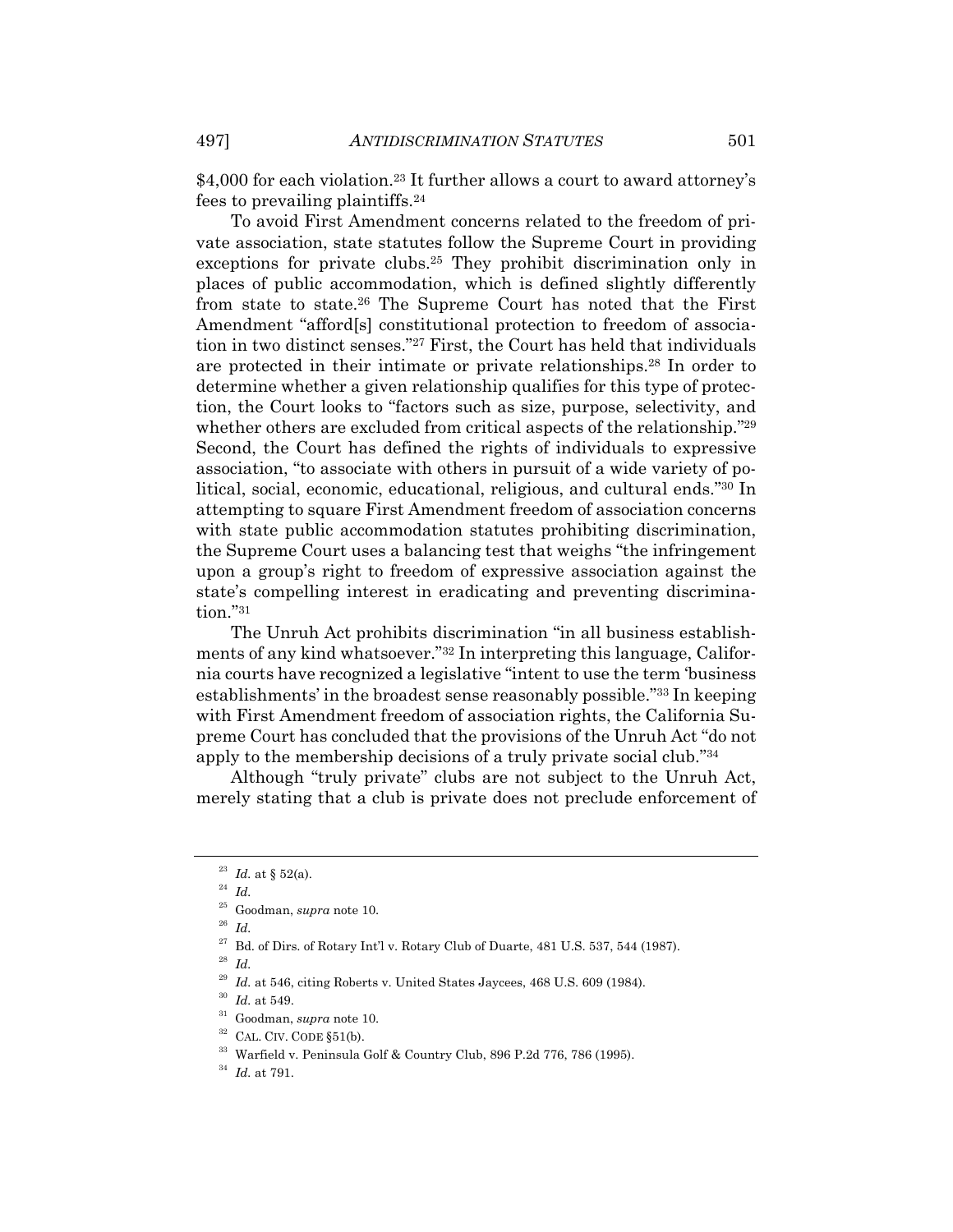the Unruh Act against it.35 The California Supreme Court faced the issue of the application of the Unruh Act to "private" clubs when a woman sued a nonprofit private country club in *Warfield v. Peninsula Golf & Country Club*.36 There, the court discussed the legislative history of the Unruh Act and concluded that the term "business establishment" was designed "to include any entity that would have been considered a 'place of public accommodation or amusement' under the pre-1959 version of section 51."37 As private social clubs were typically excluded from public accommodation statutes based on First Amendment freedom of association rights, the court determined that they would similarly be excluded under the Unruh Act, so long as they "are genuinely selective in their membership and in which the relationship among members is continuous, personal, and social."38 That is, an entity does not avoid liability under the Unruh Act simply by naming itself a private social club. In *Warfield*, although the nonprofit country club at issue purported to be a private social club, the court determined that it was a "business establishment" subject to the Unruh Act because of its "regular business transactions with nonmembers" that made it the functional equivalent of a commercial enterprise.39

In *Ibister v. Boys' Club of Santa Cruz, Inc.*,<sup>40</sup> the California Supreme Court further extended the understanding of what might be considered a business establishment under the Unruh Act. There, girls sued after the Boys' Club rejected their membership applications based on sex.41 The Boys' Club, "a private charitable organization which operates a community recreational facility,"42 argued that it was not subject to the Unruh Act. The Club reasoned that, as a non-profit without an economic function, it should not be viewed as a "business establishment" covered by the Unruh Act.43 The court disagreed, finding that the Club was primarily a "place of public accommodation or amusement" under the Unruh Act, as "relations with and among its members are of a kind which take place more or less in "public view," and are of a "relatively nongratuitous, continuous, nonpersonal, and nonsocial sort."44 For the California Supreme Court, membership in the Boys' Club was

<sup>35</sup> *Id.*

 $^{36}\,$  896 P.2d 776 (Cal. 1995).  $^{37}\,$   $Id.$  at 789.

<sup>37</sup> *Id.* at 789. 38 *Id.* at 790. 39 *Id.* at 793. 40 Ibister v. Boys' Club of Santa Cruz, Inc., 707 P.2d 212 (Cal. 1985).

<sup>41</sup> *Id.*

<sup>42</sup> *Id.* at 214. 43 *Id.* at 218. 44 *Id.* at 218.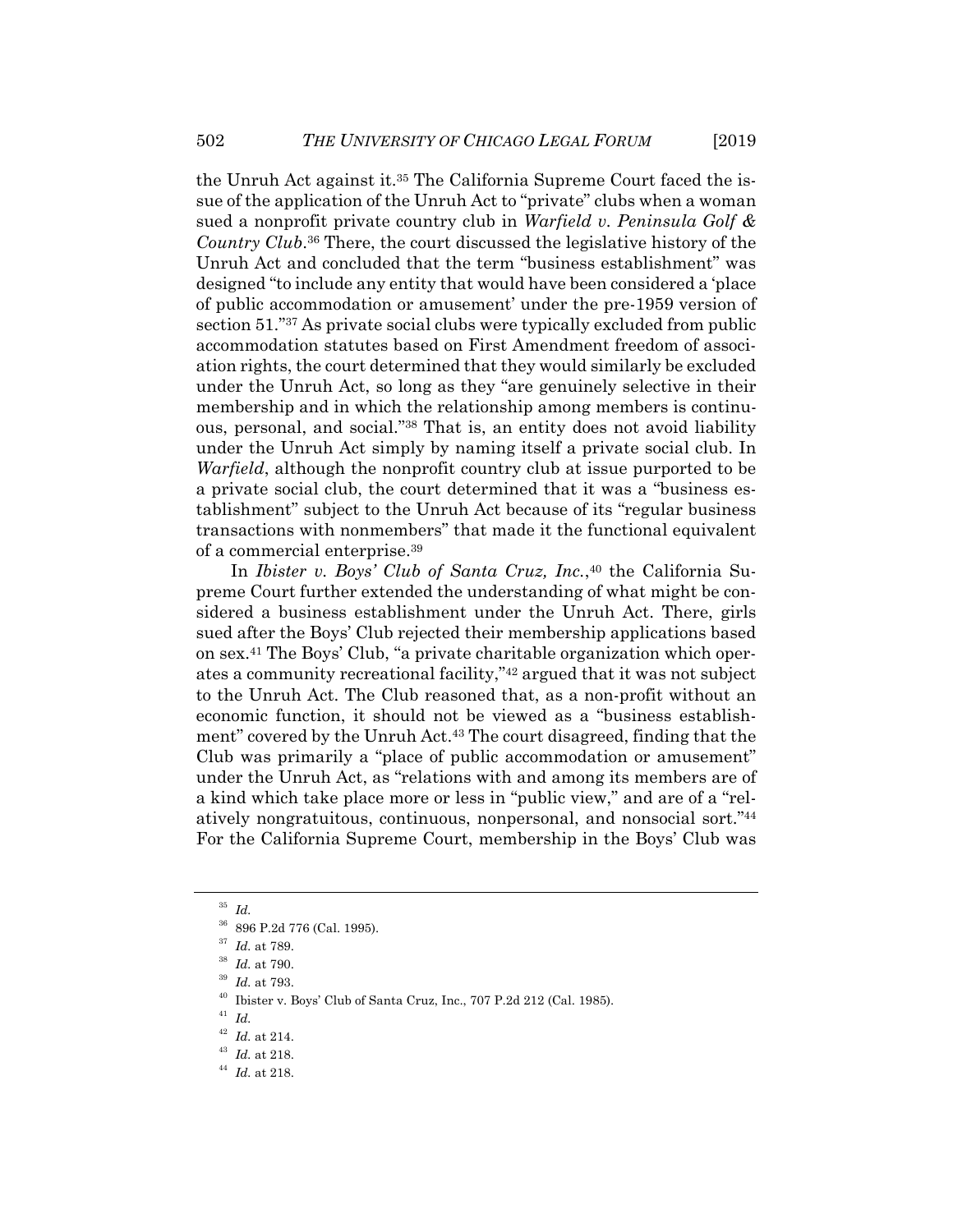"equivalent to admission to a place of public amusement,"45 which would have been covered by the previous public accommodations statute. A dissenting justice in *Ibister* cautioned that this reasoning would threaten "many traditionally sex-segregated institutions, such as fraternities and sororities, private schools, and scouting organizations."46

The California Supreme Court responded to that dissent in *Curran v. Mount Diablo Council of the Boy Scouts*47 by distinguishing those institutions, which it viewed as truly private, from the case in *Ibister*. The Boy Scouts in that case denied a leadership position to a gay man, who sued under the Unruh Act.<sup>48</sup> Unlike the Boys Club, the California Supreme Court found that the Boy Scouts "is an organization whose primary function is the inculcation of a specific set of values in its youth members, and whose recreational facilities and activities are complementary to the organization's primary purpose."49 The Court argued that this was distinct from *Ibister*, as membership in the Boy Scouts is more than "simply a ticket of admission to a recreational facility that is open to a large segment of the public and has all the attributes of a place of public amusement."50

Similarly, the California Supreme Court determined in *Doe v. California Lutheran High School Association*<sup>51</sup> that a private all boys high school was not a business establishment for purposes of the Unruh Act as its primary function was not commercial but instead "an expressive social organization whose primary function was the inculcation of values in its youth members."52 In both this case and *Curran*, the court found that some business activities with nonmembers would not make the Boy Scouts or the high school business establishments as under *Warfield* because the transactions with nonmembers "do *not* involve the sale of access to the basic activities or services offered by the organizations."53 Whereas in *Warfield* the country club sold to nonmembers access to the services provided members, the Boy Scouts or high school sales of goods to nonmembers is distinct. That is, while the Boy Scouts sold goods to nonmembers through its stores, it did not sell "entry to pack or troop meetings, overnight hikes, the national jamboree, or any portion of the Boy Scouts' extended training and educational process."54

<sup>45</sup> Curran v. Mount Diablo Council of the Boy Scouts, 952 P.2d 218, 237 (Cal. 1998).

<sup>46</sup> *Ibister*, 707 P.2d at 226 (Mosk, J. dissenting). 47 *Curran*, 952 P.2d at 237.

<sup>48</sup> *Id.*

<sup>49</sup> *Id.* at 236. 50 *Id.*

 $51$  Doe v. Cal. Lutheran High Sch. Assn., 170 Cal. App. 4th 828, 838 (2009).

<sup>52</sup> *Id.* at 838 (citing *Curran*, 952 P.2d at 238). 53 *Curran*, 952 P.2d at 238 (emphasis in original). 54 *Id.*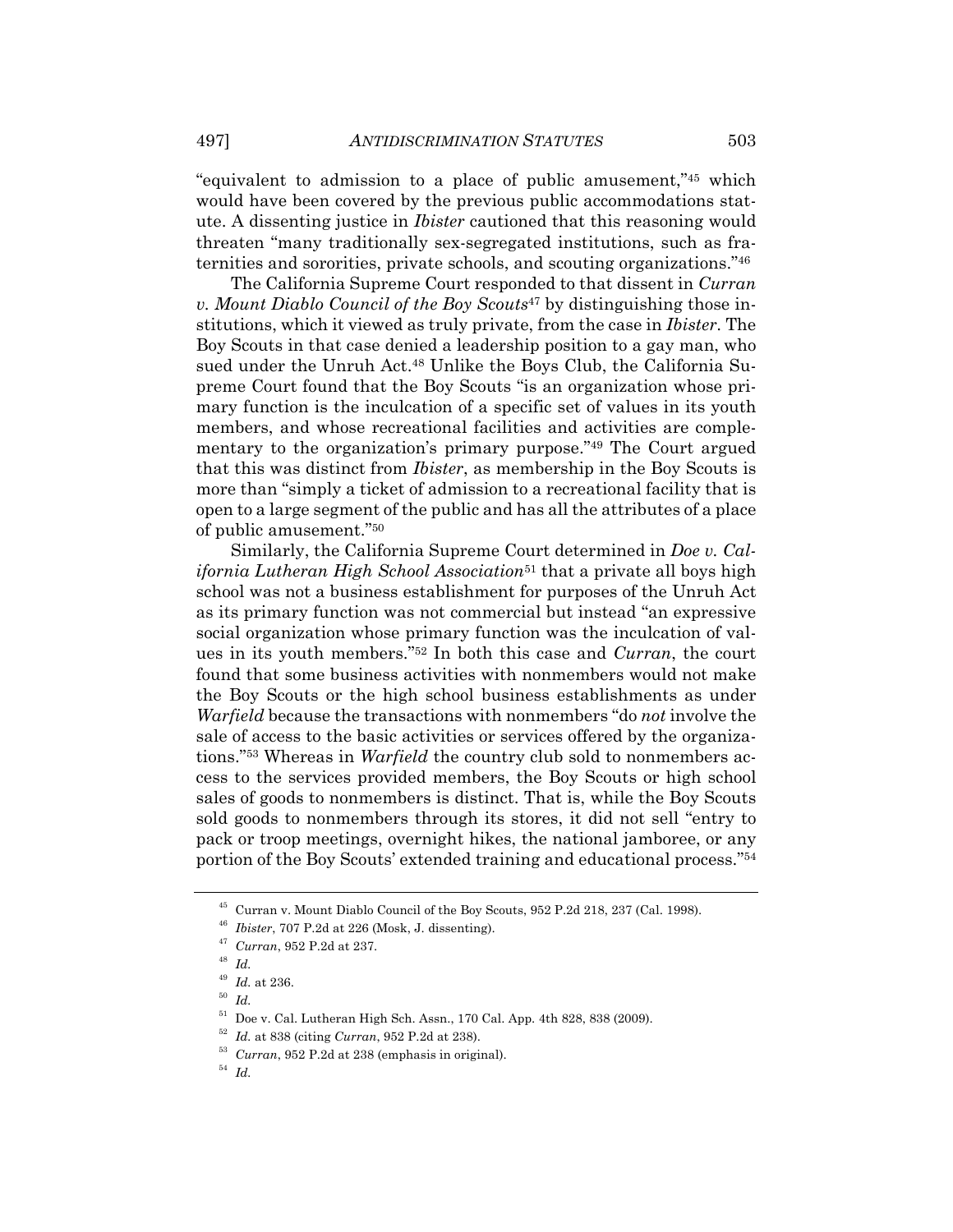The California Supreme Court noted that the nonmember transactions (at sporting events or through the retail stores) would be subject to the Unruh Act.55

A California Court of Appeals found a local rotary club to be a business establishment subject to the Unruh Act in *Rotary Club of Duarte v. Board of Directors*.56 In that case, two women and a local rotary club charged that the male-only policy of the International Rotary Club violated the Unruh Act after the International Rotary Club revoked the local club's charter for its policy of admitting women.<sup>57</sup> There, the California Court of Appeals looked to the commercial aspects of the Rotary Club, the business benefits it offered to members, and the public nature of the community services done by Rotary members.58 In determining that the Rotary was not a private organization exempt from the Unruh Act, the Court of Appeals concluded that "[t]he relationship among Rotarians is not continuous, personal and social."59 The Supreme Court affirmed this decision, finding that "rather than carrying on their activities in an atmosphere of privacy, [Rotary Clubs] seek to keep their windows and doors open to the whole world."60

The defendants in that case further alleged that disallowing its male-only policy infringed upon their rights to freedom of expressive association under the Constitution.61 However, that the "the male-onlymembership policy [was] valued by a substantial majority of Rotarians throughout the world and . . . ha[d] enabled the organization to work effectively on a worldwide basis" did not persuade the Court of Appeals.62 The United States Supreme Court addressed this question after the California Supreme Court denied the petition for review.63 The United States Supreme Court found that the Unruh Act did not violate the First Amendment rights of the Rotary Club by forcing them to admit women.<sup>64</sup> The Unruh Act did not violate the Rotary Clubs right to expressive association because admitting women to the Clubs would not "affect in any significant way the existing members' ability to carry out

<sup>55</sup> *Id.*

<sup>56</sup> Rotary Club of Duarte v. Bd. of Dirs., 178 Cal. App. 3d 1035 (1986), aff'd Bd. of Dirs. of Rotary Int'l v. Rotary Club of Duarte, 481 U.S. 537 (1987). 57 *Id.*

<sup>&</sup>lt;sup>58</sup> Id. at 1058.<br><sup>59</sup> Id. at 1059.<br><sup>60</sup> Bd. of Dirs. of Rotary Int'l, 481 U.S. at 547, quoting 1 Rotary Basic Library, Focus on Rotary 60–61 (1981) (internal quotations omitted).

<sup>61</sup> *Id.* at 1060. 62 *Rotary Club of Duarte*, 178 Cal. App. 3d at 1060. 63 *Bd. of Dirs. of Rotary Int'l*, 481 U.S. at 543. 64 *Id.*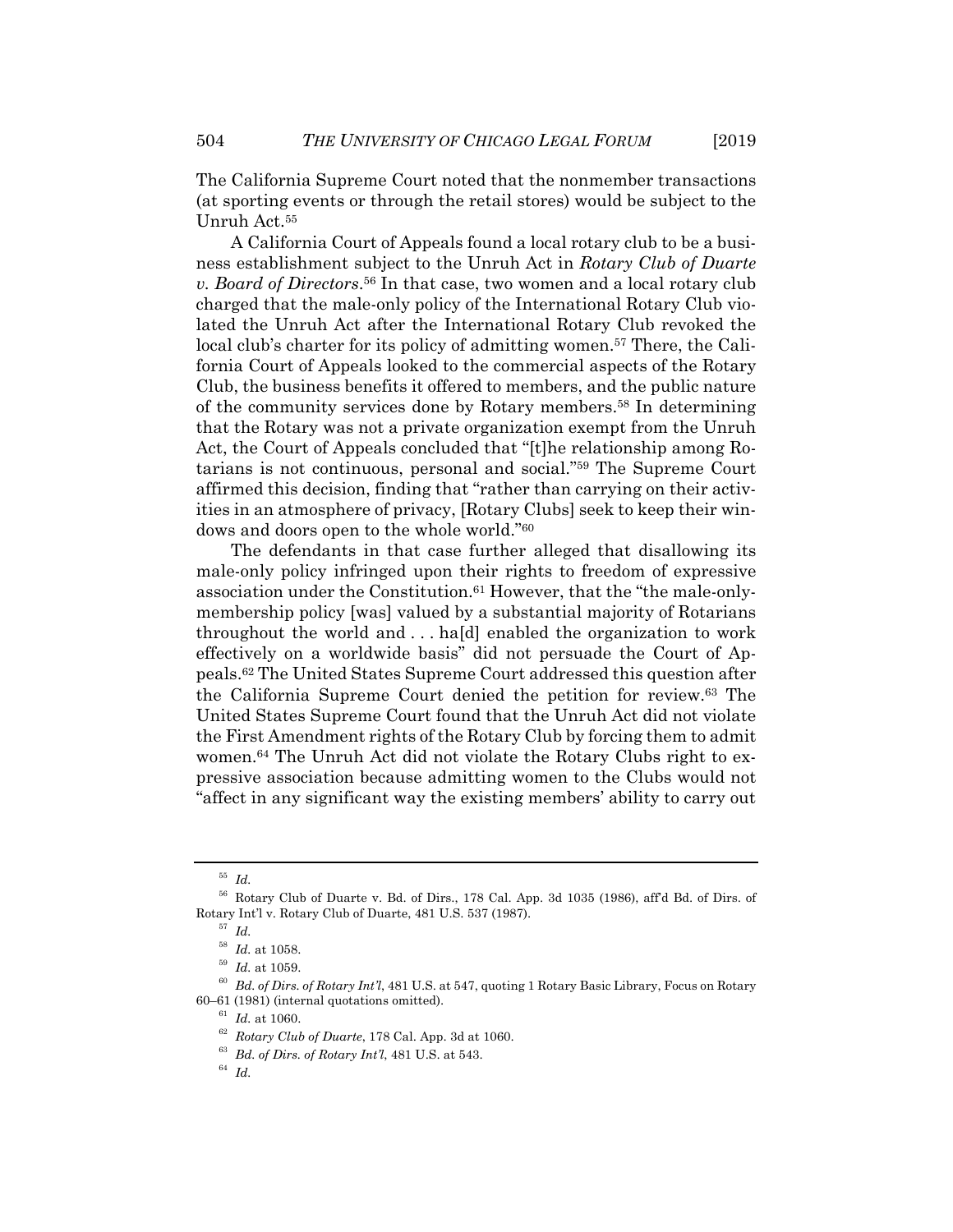497] *ANTIDISCRIMINATION STATUTES* 505

their various purposes."65 Further, the Court found that even should the members suffer a small infringement in their rights to expressive association, it was "justified because it serve[d] the State's compelling interest in eliminating discrimination against women."66

B. Ladies' Night Discounts and Men's Early Claims of Sex Discrimination under the Unruh Act

Whereas in the past women seeking access to establishments that catered to men brought the majority of sex-discrimination claims under the Unruh Act, more recently, men have also brought claims under the Act against businesses or organizations that host women's only events or provide discounts for women.<sup>67</sup> Once established that the discrimination takes place in a "business establishment," the act forbids "all unreasonable, arbitrary, or invidious discrimination."68 California courts have found this discrimination "where the policy or action emphasizes irrelevant difference between men and women or perpetuates any irrational stereotypes."69

In *Koire v. Metro Car Wash*,70 the plaintiff successfully brought claims under the Unruh Act against several car washes and nightclubs that offered discounts to women.71 The defendants in that case tried to argue that the sex-based discount policies were not "arbitrary" in violation of the Act as they were motivated by "substantial business and social purposes."72 Further, one defendant nightclub argued that its Ladies' Night promotions encouraged more women to come to the bar, "thereby promoting more interaction between the sexes," which it considered a "socially desirable goal."73 The California Supreme Court disagreed that this was a sufficient policy interest warranting an exception to the Act, distinguishing it from "the compelling societal interest in ensuring adequate housing for the elderly which justifies differential treatment based on age."74 Instead, it maintained that a business's economic interest would not be enough to warrant an exception.75

<sup>65</sup> *Id.* at 548.<br><sup>66</sup> *Id.* at 549.<br><sup>67</sup> Gale, *supra* note 6.<br><sup>68</sup> Cohn v. Corinthian Colleges, Inc., 86 Cal. Rptr. 3d 401 (2008).

- <sup>71</sup> *Id.*
- <sup>72</sup> *Id.* at 32. 73 *Id.* at 33. 74 *Id.*
- 
- 
- <sup>75</sup> *Id.*

 $^{69}$   $\emph{Id.}$  at 404 (internal quotations omitted).  $^{70}$  40 Cal. 3d 24 (1985).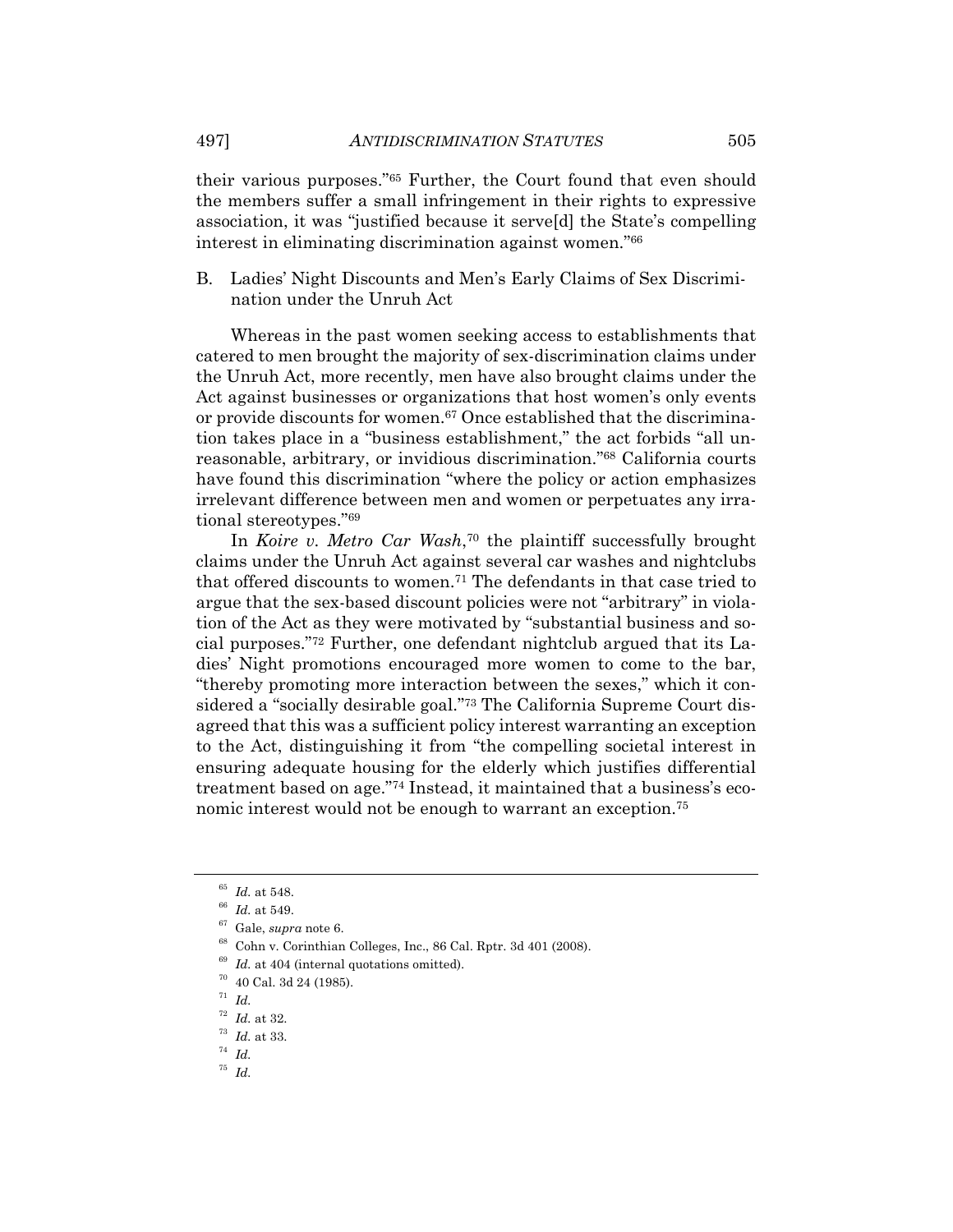Considering damages, the defendants further raised the argument that the plaintiff was not injured by the price differences.76 The court however stated that "by passing the Unruh Act, the Legislature established that arbitrary sex discrimination by businesses is *per se* injurious."77 Statutory damages are provided under the Act for each violation "*regardless* of the plaintiff's actual damages."78 The California Supreme Court cautioned that "differential pricing based on sex may be generally detrimental to both men and women, because it reinforces harmful stereotypes."79 The court was critical of a Washington Supreme Court decision on the same issue.80 The Washington Supreme Court had previously ruled that a Ladies' Night promotion at a basketball game did not violate the state's antidiscrimination law precisely because the male plaintiff in that case suffered no damages as a result.81 In *Koire*, the California Supreme Court favorably cited law review articles that discussed the danger in allowing legal systems to treat men and women differently.82 The court further chastised the Washington Supreme Court for "succumb[ing] to sexual stereotyping in upholding the Seattle Supersonics' 'Ladies' Night,'" a decision in which it found that discounts for women were reasonable because "women do not manifest the same interest in basketball that men do."83 According to the California Supreme Court, this kind of sexual stereotyping "is precisely the type of practice prohibited by the Unruh Act."84

The California Supreme Court upheld the understanding that arbitrary discrimination was per se injurious under the Unruh Act in *Angelluci v. Supper Club*.85 In that case, another situation where a man was charged higher price for admission than women for entry into a nightclub, the court further held that plaintiffs did not have to affirma-

<sup>76</sup> *Koire*, 40 Cal. 3d at 33. 77 *Id.*

<sup>78</sup> *Id.* (emphasis in original). 79 *Id.* at 34. 80 *Id.*

<sup>81</sup> Maclean v. First Nw. Indus. of Am., Inc., 635 P.2d 683, 685 (Wash. 1981) ("RCW 49.60.030 authorizes private actions for violations of the chapter, but only for the "actual damages sustained.").<br><sup>82</sup> *Koire*, 40 Cal. 3d at 34–35 ("As long as organized legal systems, at once the most respected

and most feared of social institutions, continue to differentiate sharply, in treatment or in words, between men and women on the basis of irrelevant and artificially created distinctions, the likelihood of men and women coming to regard one another primarily as fellow human beings and only secondarily as representatives of another sex will continue to be remote.").<br><sup>83</sup> *Id.* at 35, citing *MacLean*, 635 P.2d at 684.<br><sup>84</sup> *Id.* at 35. 85 158 P.3d 718 (Cal. 2007).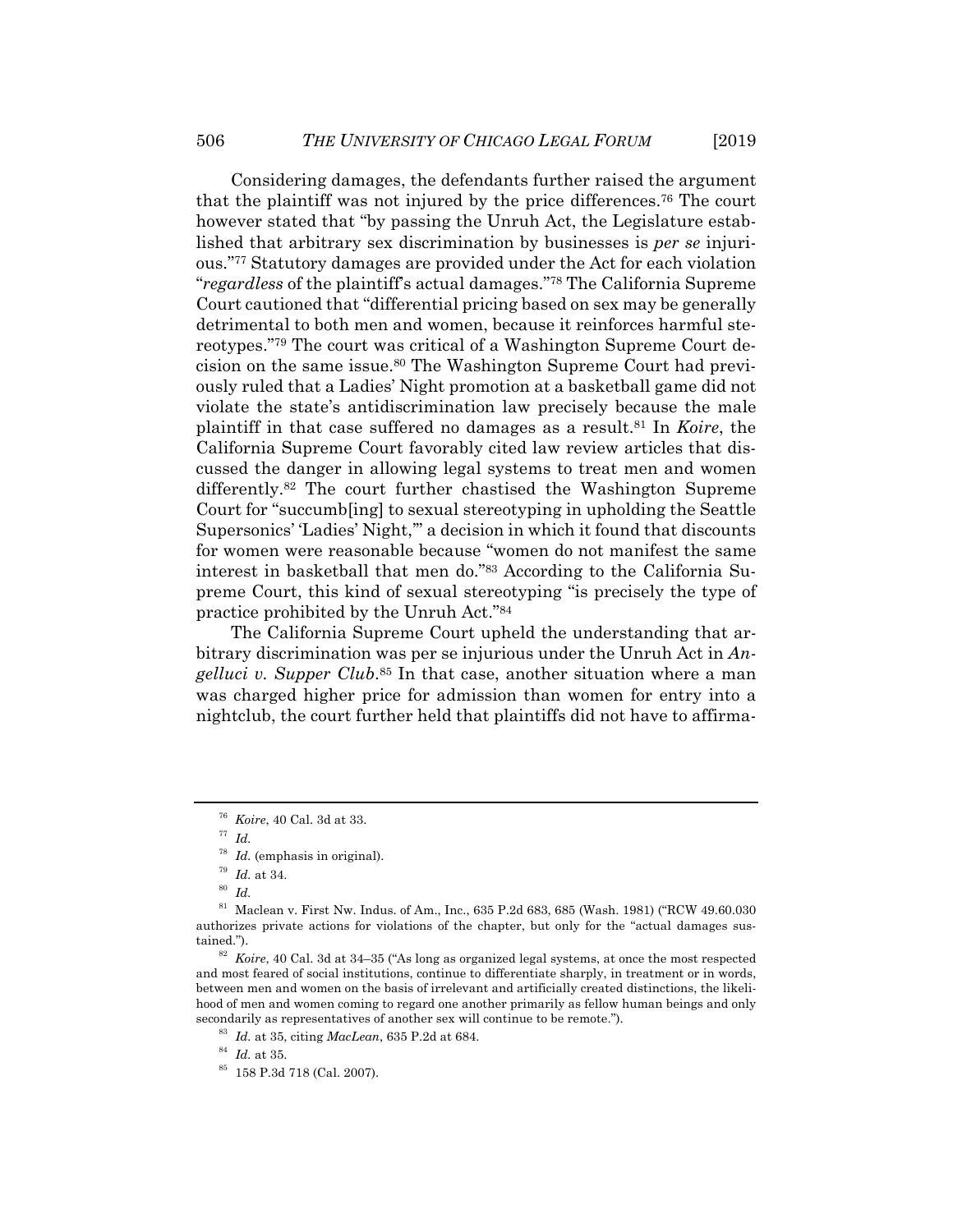tively seek nondiscriminatory treatment in order to have standing under the Unruh Act.86 In dicta, the court suggested that there may be constitutional or equitable relief available for a business facing abusive litigation under the Unruh Act.<sup>87</sup> In that case, both the trial and appellate courts expressed concerns about the potential for abusive litigation. In the case, the defendant complained that the "plaintiffs made *repeated* unannounced visits to defendant's business establishment in order to increase the statutory damages they could seek for multiple violations of the Act."88 However, the court chose to leave it to the legislature to "determine whether to alter the statutory elements of proof to afford business establishments' protection against abusive private legal actions and settlement tactics."89

A California appeals court similarly raised concerns about the potential for abusive litigation in *Cohn v. Corinthian Colleges, Inc.*90 The court expressed a distaste for the repeat-player plaintiffs in the case, who it viewed as being involved in shake-down lawsuits.<sup>91</sup> It upheld a Mother's Day special at an Angels baseball game that gave away gift bags to all women over age eighteen.<sup>92</sup> Rather than the kind of "arbitrary discrimination the Unruh Act is meant to protect," the court found that the promotion was intended to honor mothers.<sup>93</sup> Gender was a secondary consideration, as the goal was to provide gifts to mothers.<sup>94</sup> Providing gifts to all women in attendance, rather than attempting to find out which women at the game were mothers, was an acceptable method of giving gifts to mothers.95 Unlike in *Koire*, the promotion here was less egregious as it did not "emphasize an irrelevant difference, nor perpetuate an irrational stereotype."96

<sup>&</sup>lt;sup>86</sup> Id. at 719.<br><sup>87</sup> Id. at 729.<br><sup>88</sup> Id. at 728 (emphasis in original).<br><sup>89</sup> Id. at 729.<br><sup>90</sup> 86 Cal. Rptr. 3d 401 (Cal. Ct. App. 2008); ("No other fans complained about the giveaway, and Cohn's complaint only came after he went to the game to deliberately generate his "injury." Cohn's complaint gathers further suspicion because Cohn, his friends, and his counsel have been involved in numerous of what have been characterized as "shake down" lawsuits. (E.g., Angelucci v. Century Supper Club (2007) 41 Cal. 4th 160, 178 [158 P.3d 718 (Cal. 2007)].) They proclaim themselves equal rights activists, yet repeatedly attempted to glean money from the Angels through the threat of suit. The Act is a valuable tool for protecting our citizens and remedying true injuries. We are not convinced the Angels' tote bag giveaway was in any way unreasonable, arbitrary, or invidious discrimination.")<br><sup>91</sup> *Id.* at 405.<br><sup>92</sup> *Id.* 

<sup>93</sup> *Id.* at 404–05. 94 *Id.*

<sup>95</sup> *Id.*

<sup>96</sup> *Cohn*, 86 Cal. Rptr. 3d at 404.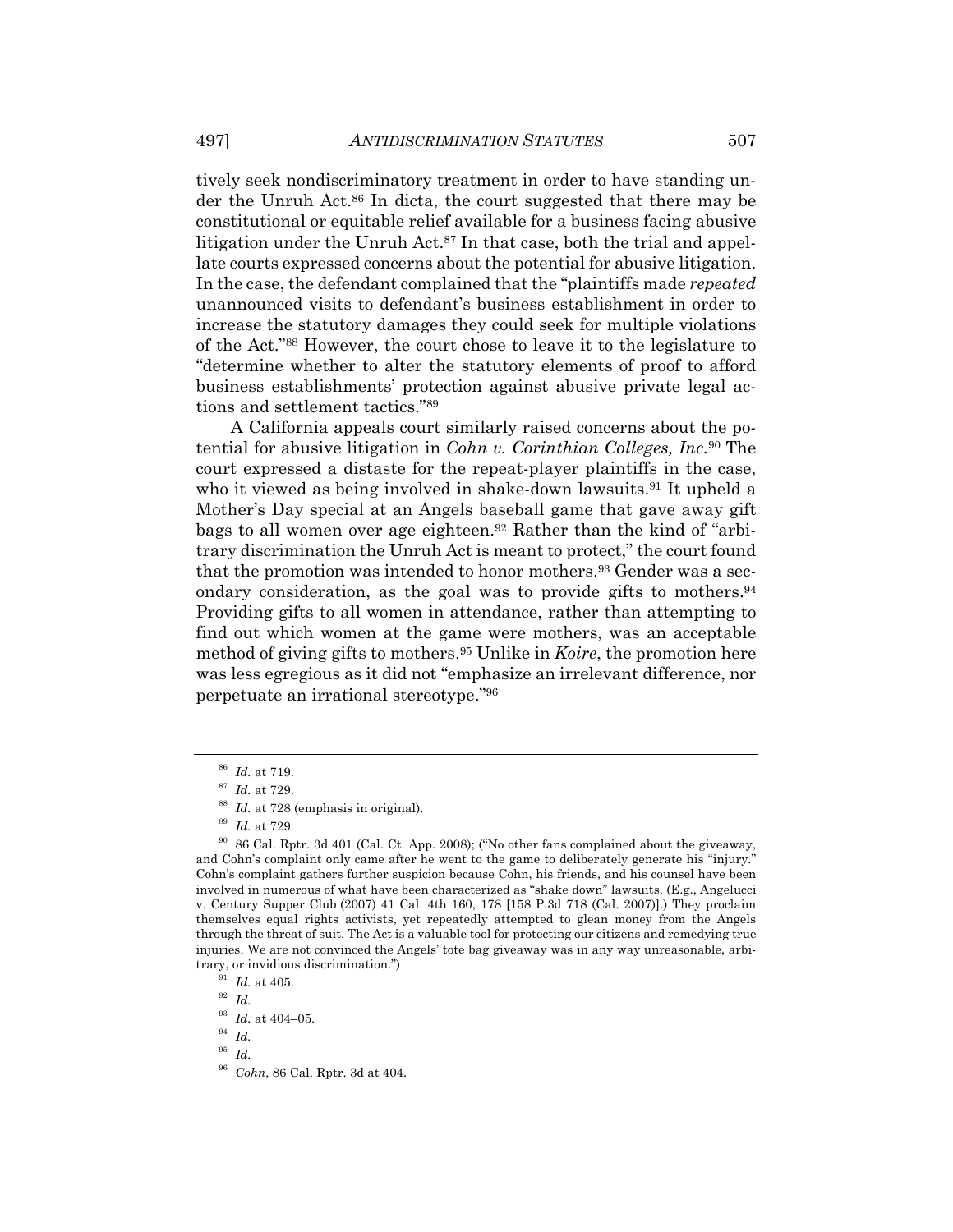#### C. Recent Lawsuits Targeting Women-Only Events

In California, several lawsuits in recent years have been brought by male plaintiffs against women's empowerment organizations alleging violations of the Unruh Act. Because these lawsuits have settled without judicial opinion, it is unclear how California courts might deal with these charges. Apart from seeking statutory damages, many of these settlements require the organizations to change their admission policies.97

Some of the events describe the need for women-only admission policies in order to provide safe spaces for women. In 2017, two men refused entry to her show "Girls Night In" sued comedian Iliza Shlesinger.98 A comedy show at a theater, open to the public, that charges a fee for entry would clearly fall under the Unruh Act. In this case, the only limitation was based on gender. In the wake of breaking allegations against Harvey Weinstein and Louis C.K., the event was marketed as:

[A] hybrid stand up show and interactive discussion between Iliza and the women in the audience aimed at giving women a place to vent in a supportive, fun and inclusive environment.99

Shlesinger described the event as an opportunity for "women to get together, talk and laugh about the things we go through."100 The complaint charges against what it refers to as the defendants' "War on Men," comparing the admission policy "as being akin to the Montgomery City Lines bus company in Montgomery, Alabama circa 1955."101 Although the plaintiff in this case withdrew the complaint without prejudice, the same attorney refiled the case as a putative class action in 2018.102 The named plaintiff in the first case is named in the second, and the complaint is very similar to the original.103

With regards to the alleged Unruh Act violations, the defendants requested that the court dismiss the complaint on the grounds that the

<sup>97</sup> Iman Hariri-Kia, *Ladies Get Paid Was Sued for Gender Discrimination – But It's Not Giving up Its Mission*, BUSTLE (June 1, 2018), https://www.bustle.com/p/ladies-get-paid-was-sued-for-gender-discrimination-but-its-not-giving-up-its-mission-9229052 [https://perma.cc/5H7H-GCKV].<br><sup>98</sup> St. George v. Shlesinger, No. B687568 (Cal. Super. Ct. Dec. 22, 2017).<br><sup>99</sup> Complaint at 16, Exhibit I, *supra* note 98.<br><sup>100</sup>

<sup>27, 2017),</sup> https://variety.com/2017/biz/news/iliza-shlesinger-girls-night-mens-rights-lawsuit-1202

<sup>649230/ [</sup>https://perma.cc/HA5M-Z4NV]. 101 Complaint at 3, *supra* note 98. 102 Pollister v. Shlesinger, No. Bc705961 (Cal. Super. Ct. May 14, 2018). 103 *Id.*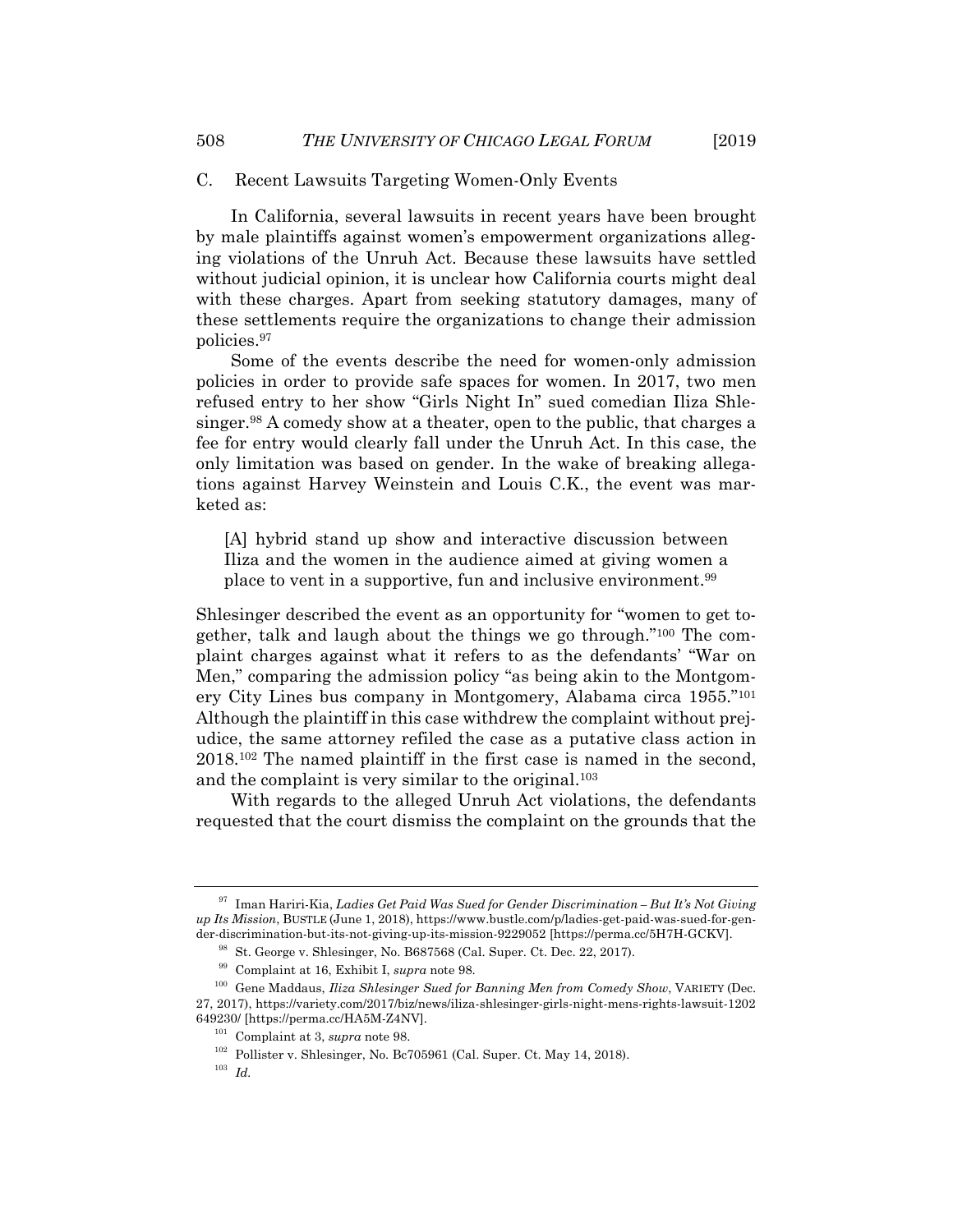discrimination was "neither unreasonable nor arbitrary."104 The defendant argued that any discrimination did not perpetuate stereotypes or "emphasize irrelevant differences."105 Instead, the defendants argued that the admissions policy served to create "a safe space for women to discuss issues uniquely facing this sector of society."106 This purpose, the defendants argued, "would be hindered by the presence of men."107 The court denied the defendants' demurrer, finding that it did not have enough information from the complaint to determine whether the admission policy emphasized irrelevant differences or perpetuated irrational stereotypes.108

Other organizations have focused on women's networking and providing opportunities for women to meet and discuss realities they face in the workplace. These organizations attempt to address barriers women face, including sexual harassment, in spaces without men. The women's empowerment organization Ladies Get Paid was sued for violations of Unruh after it held women-only "Ladies Get Drinks" events at California bars, which were also sued.109 Ladies Get Paid settled the lawsuit rather than risk potential bankruptcy.110 As the attorney representing the organization said, "[i]f you are a young company, you are not going to test the merits. You are going to wind up paying the plaintiff to go away."111 This is especially true because the Unruh Act provides for fee-shifting for prevailing plaintiffs in civil rights cases, creating a greater risk for defendants unsure about their chances in litigation.112 As a part of the settlement, it had to change its policy to allow men to attend their events.113 Similarly, a women's networking group that held "Clinics and Cocktails" events to teach women golf was sold after settling a lawsuit alleging Unruh Act violations.<sup>114</sup>

In 2018, the San Diego Fire Rescue Foundation cancelled a free, city-sponsored Girls' Empowerment Camp meant to teach girls about firefighting after being threatened with suit for alleged violations of the

 $^{104}$  Demurrer to First Amended Complaint at 8,  $supra$  note 102.  $^{105}$   $\,$   $Id$ 

 $\frac{106}{107}$  *Id.* at 25.

<sup>&</sup>lt;sup>108</sup> Pollister v. Shlesinger, No. Bc705961 (Cal. Super. Ct. May 14, 2019).<br><sup>109</sup> Allison v. Red Door Epicurean, LLC, No. 2017-00036282 (Cal. Super. Ct. Sept. 28, 2017);<br>St. George v. Ladies Get Paid, LLC, No. Sc128611 (Ca

<sup>&</sup>lt;sup>110</sup> Judith Ohikuare, "Ladies Get Sued": How A Civil Rights Law Could End Women-Only Eve*nts*, REFINERY 29 (May 25, 2018), https://www.refinery29.com/en-us/2018/05/199558/ladies-get-pai d-unruh-civil-rights-act-lawsuit [https://perma.cc/W28P-VVRF].<br>
<sup>111</sup> Gale, *supra* note 6.<br>
<sup>112</sup> CAL. CIV. CODE § 52.<br>
<sup>113</sup> Hariri-Kia, *supra* note 97.<br>
<sup>114</sup> Crouch v. Maderas, No. 37-2013-00060313-CU-CR-CTL (Cal. Su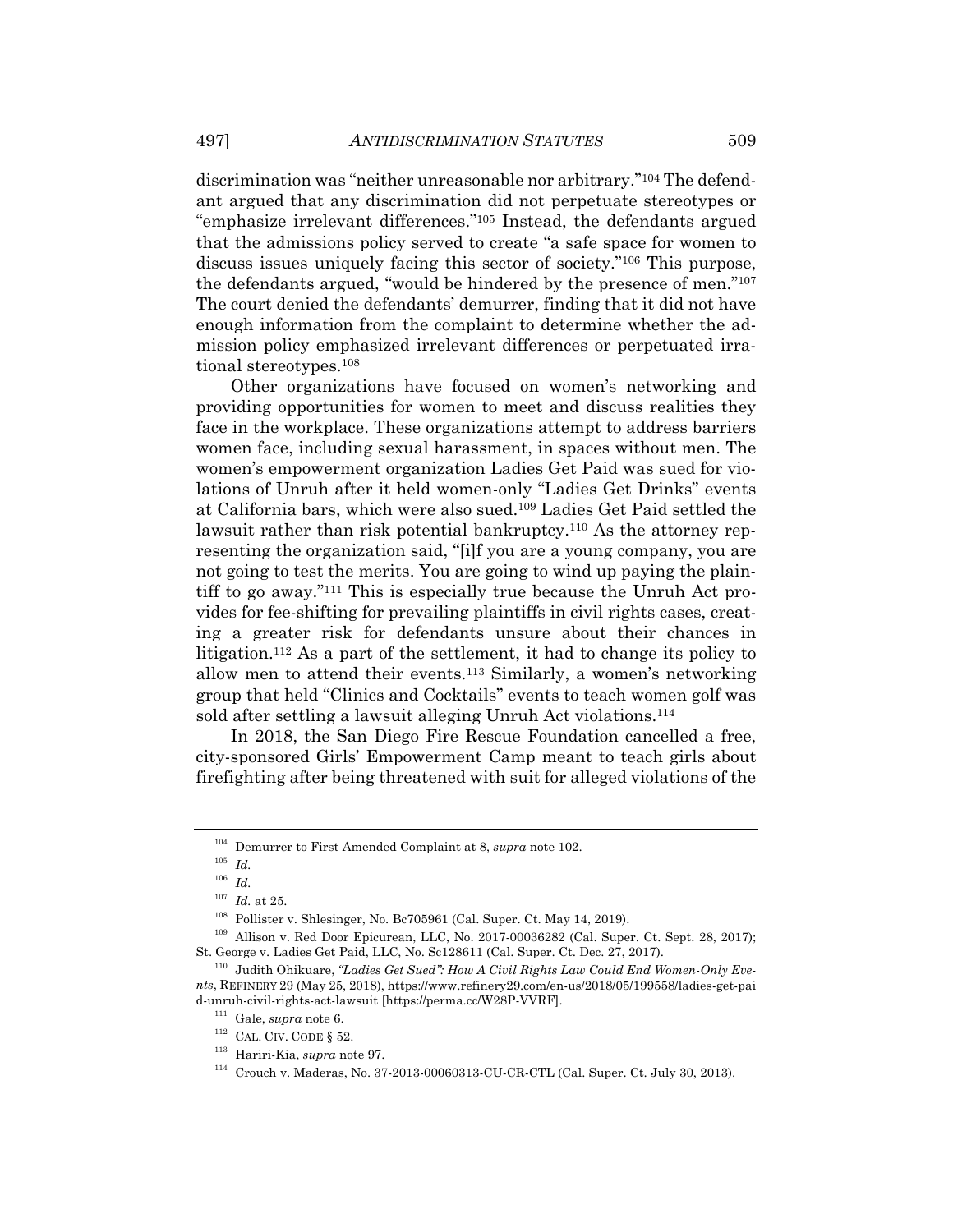Unruh Act.115 The San Diego Fire Rescue Foundation started the camp in efforts to address the gender disparity among firefighters in the city, where women comprise only four percent of the department.<sup>116</sup> The city of San Diego pulled funding for the camp after receiving a complaint letter from an attorney representing a man who wanted to enroll his son in the camp.117 Although originally cancelled, the mayor directed city staff to reschedule the event as planned, changing the event to invite both boys and girls to participate in the Girls Empowerment  $Camp.<sup>118</sup>$ 

Some challengers have gone beyond events that actually exclude men to raise objections to events designed for or marketed towards women.119 Los Angeles craft beer company Eagle Rock Brewery was sued over their Women's Beer Forum, a monthly event for women who are interested in beer.120 The event allowed men to attend, but it aimed to be a "space where the women would outnumber the men while discussing craft beer, a rarity."121 One man filed a claim with California's Department of Fair Employment and Housing after a staff member mistakenly told him the event was for women only when he emailed requesting a ticket.122 The Brewery settled with the man after the Department told the Brewery that it believed the claim had merit.<sup>123</sup> Brewery owner Ting Su regretted having to settle and continues to work to "elicit some form of change at the legislative level to minimize the exploitation of the Unruh Act by career plaintiffs."124

<sup>115</sup> Karen Kucher, *Girls Empowerment Camp Canceled after Attorney Claims It Violates Anti-Discrimination Laws*, SAN DIEGO TRIBUNE (Feb. 27, 2018) http://www.sandiegouniontribune.com/ news/public-safety/sd-me-camp-cancelled-20180226-story.html [https://perma.cc/6D4P-3ZGF]. 116 Jade Hindmon, *San Diego Mayor Says Girls Empowerment Camp Will Go on Despite Discri-*

*mination Complaint*, KPBS (Mar. 1, 2018), https://www.kpbs.org/news/2018/mar/01/san-diego-can cels-girls-empowerment-camp-after-dis/ [https://perma.cc/3HJT-5NB2]. 117 *Id.*

<sup>118</sup> *Id.*

<sup>119</sup> Farley Elliott, *LA Brewery Owner Fights Men's Rights Activist over Women's Beer Forum*, EATER LOS ANGELES (Oct. 18, 2018), https://la.eater.com/2018/10/18/17995464/la-brewery-womenbeer-forum-mens-rights-activist-eagle-rock [https://perma.cc/NC3Z-V6HW]. 120 *Id.*

<sup>121</sup> Rebecca Jennings, *A Men's Rights Activist Sued a Women's Beer Event*, VOX (Oct 24, 2018), https://www.vox.com/the-goods/2018/10/24/18014276/mens-rights-activist-eagle-rock-brewery-law suit [https://perma.cc/8PEE-9JK3]. 122 *Id.* 

<sup>123</sup> Elliott, *supra* note 119. 124 *Id.*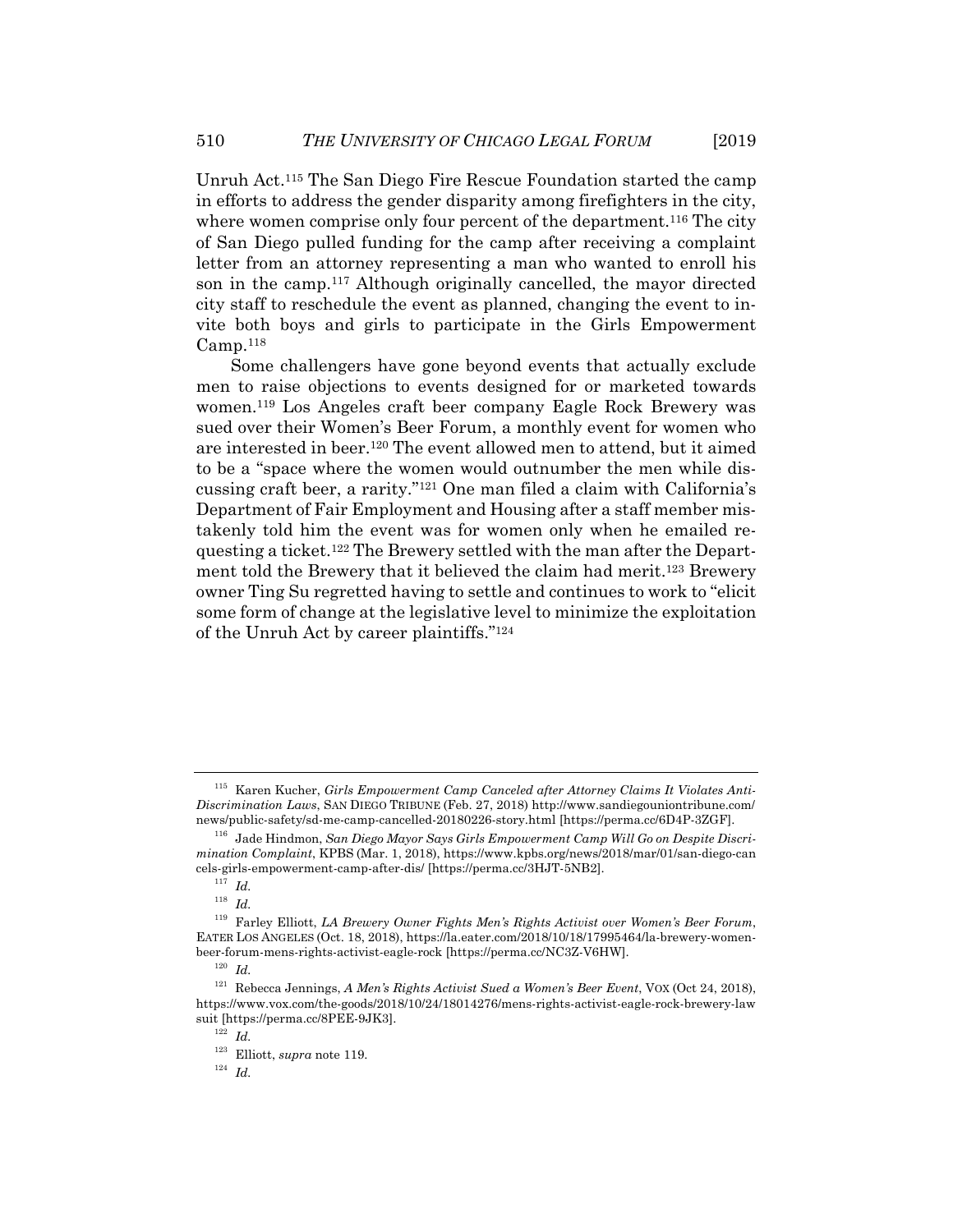#### III. COURTS SHOULD LOOK TO THE PURPOSE OF THE UNRUH ACT IN DECIDING THESE CASES

When the legislature added sex as a protected category under the Unruh Act in 1974, people understood the move to be aimed at protecting women.125 The *Los Angeles Times* ran an article titled "Women's Rights Legislation—A Vintage Year," in which it discussed the "landmark legislation in the field of women's rights" the California legislature passed during the 1973–74 session.<sup>126</sup> Jan Baran, of the California Commission on the Status of Women, described it as "the most productive and exciting in terms of women's issues in the history of the state."127 As discussed above, the law has expanded since that time. Still, it is perhaps troubling that groups with the same goals as the Unruh Act are now being targeted by men for lawsuits charging discrimination.

As of September 2019, no sex discrimination case against these women's empowerment agencies has been decided by a California court. Some recent California cases have settled rather than face expensive litigation, suggesting possibly that the organizations did not feel that their cases were strong enough to prevail under California law. Yet, it is unclear exactly how the courts would apply the law to these cases. As discussed above, the Unruh Act seems pretty clear in its prohibitions against discrimination, and courts apply it liberally. In many respects, women's empowerment agencies appear different from previous instances of discrimination through "Ladies' Night" promotions that were motivated purely by business interests. Organizations that seek to provide space for women to address sexual harassment or particular difficulties women face in the workplace seem very different from those promotions. It seems incongruous that courts would find that organizations focused on gender equality have violated antidiscrimination statutes. Indeed, this section argues that the purpose of the Unruh Act weighs against finding violations in these cases.

In *Rotary Club of Duarte*,<sup>128</sup> the appellate court discussed that the Unruh Act "must be construed in the light of the legislative purpose and design."129 The court there maintained that "[i]n enforcing the command

 $^{125}$  Murphy,  ${supra}$  note 13.  $^{126}$   $\,$   $Id.$ 

<sup>127</sup> *Id.*

<sup>&</sup>lt;sup>128</sup> 178 Cal. App. 3d 1035 (1976).<br><sup>129</sup> Id. at 1046, citing Winchell v. English, 62 Cal. App.3d 125, 128 (1976).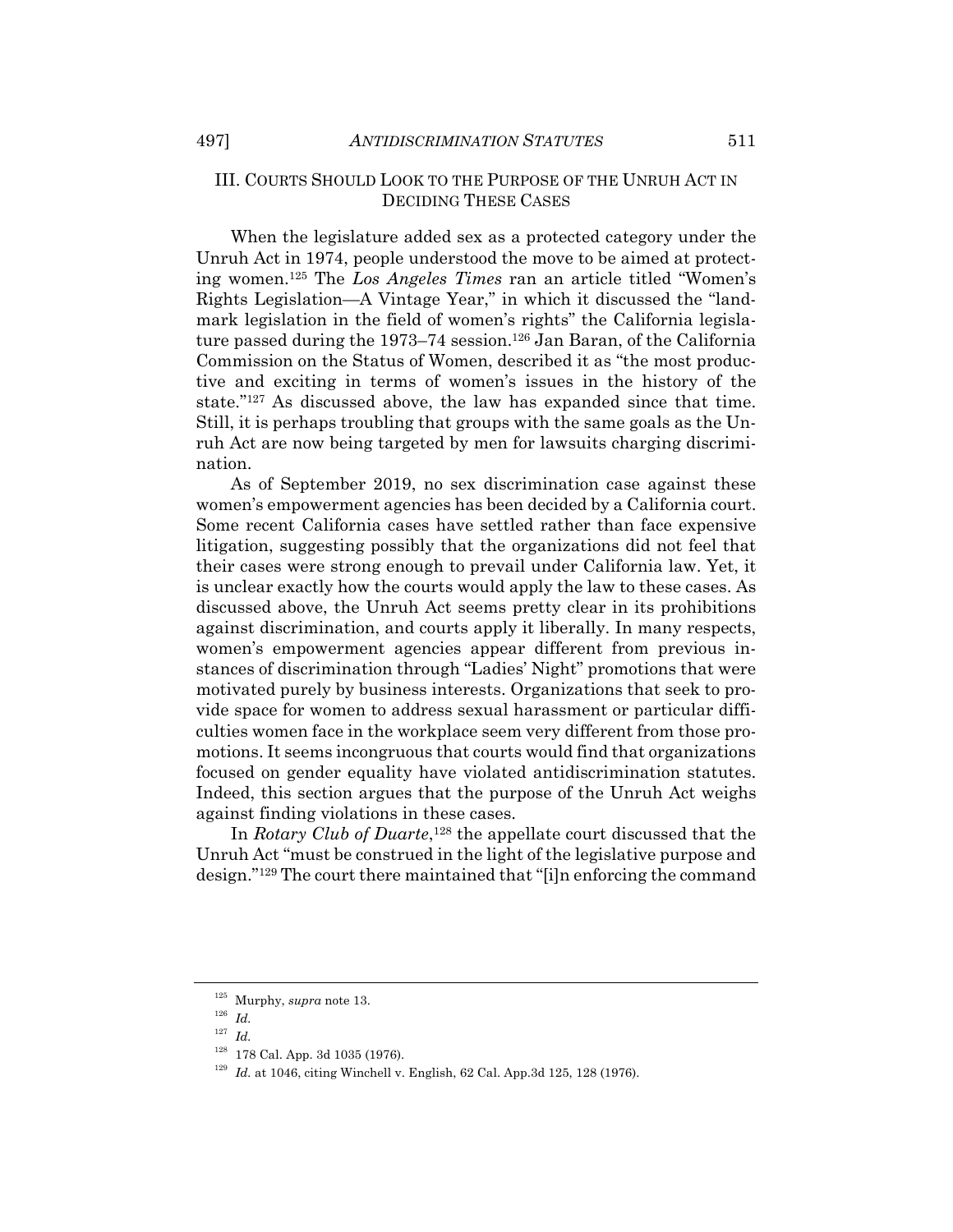of a statute both the policy expressed in its terms, and the object implicit in its history and background, should be recognized."130 California's Unruh Act was drafted to address inequalities in society and the harms of discrimination.<sup>131</sup> The California legislature has discussed how the Unruh Act's protections go beyond the listed categories, as "the California Supreme Court has consistently interpreted the Unruh Act in an expansive way."132 Rather than limit its application to the categories explicitly in the text, the Legislature recognized that the courts have interpreted it as "cover[ing] all arbitrary and intentional discrimination by business establishments."133 That said, the legislature has added protected categories through amendments several times throughout the Unruh Act's history.

The California Supreme Court has stated that the Unruh Act is "clear and unambiguous."134 In *Koire*, the California Supreme Court said that "[t]he express language of the Unruh Act provides a clear and objective standard by which to determine the legality of the practices at issue."135 In that case, the sex-based price differentials clearly violated the "plain language of the Unruh Act."136 However, that court left open that "a compelling social policy" might persuade the court to look beyond the statute's text.137

As seen above, the plain language of the Unruh Act provides extremely broad protections. On its face, the majority of the sex-segregated events and programs mentioned above that have recently been charged with violating the Unruh Act seem to do so. The example of the girls' empowerment camp might be distinct as it could be compared to sex-segregated schools or the Boy Scouts, which California courts have held not to violate the Unruh Act. Similarly, events like the Women's Beer Forum that market themselves to women but do not actually exclude anyone also do not violate the text of the Unruh Act. Attempting to create spaces for women, without excluding anyone based on protected characteristics, should not be made to be in conflict with the state's antidiscrimination statute.

<sup>130</sup> *Id.*

<sup>131</sup> *Hearing on SB 600 Before the S. Assemb. Comm. On Judiciary* (Ca. 2015) (bill analysis of Mark Stone, Chair) (enacted). 132 *Id.* at 6. 133 *Id.*

<sup>&</sup>lt;sup>134</sup> Koire v. Metro Car Wash, 40 Cal. 3d 24, 28 (1985).<br><sup>135</sup> *Id.* at 39.<br><sup>136</sup> *Id.* at 38.<br><sup>137</sup> *Id.*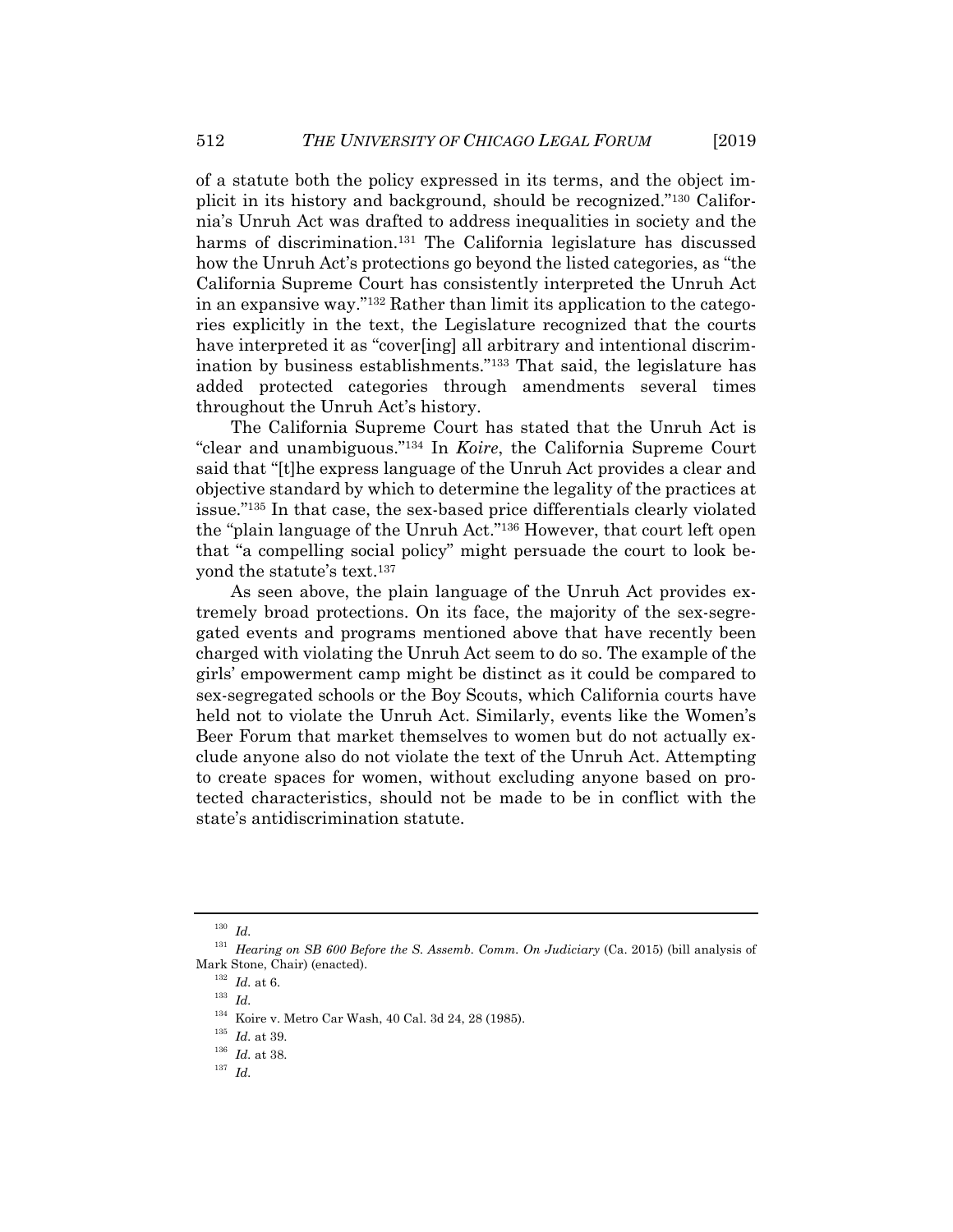Beyond the text, the California Supreme Court consistently discusses the purpose of the Unruh Act in its decisions, taking into consideration the legislative intent in drafting the statute.138 This interpretation has been used in cases to attempt to define "business establishment" in line with legislative intent. In determining that the Mother's Day giveaway did not violate the Act, one California appellate court looked to the policy behind the Unruh Act in determining that the giveaway did not "emphasize an irrelevant difference, nor perpetuate an irrational stereotype."139 A willingness to consider the purpose behind the statute might help women's empowerment organizations convince courts that disallowing men is not "unreasonable, arbitrary, or invidious discrimination."140 Organizations aimed at women's empowerment or helping women get ahead in the work force have the goal of creating equality between men and women, in keeping with the spirit of the Unruh Act. Lawsuits bringing these organizations into conflict with the Unruh Act thus seem in tension with its purpose.

One recent amendment to the Unruh Act, passed in 2005, added "sexual orientation" and "marital status" to the list of protected categories.141 The legislature started the amendment with the recognition that, "[e]ven prior to the passage of the Unruh Civil Rights Act, California law afforded broad protection against arbitrary discrimination by business establishments."142 The purpose of the Unruh Act was thus "to provide broader, more effective protection against arbitrary discrimination."143 Legislators discussed how the addition of these protected characteristics did not "break new ground in expanding the scope of protection provided by the Act."144 This is because the California Supreme Court "has rejected the argument that the Unruh Act's ban on discrimination reaches only the classifications specified in the Act's text."145

<sup>&</sup>lt;sup>138</sup> Rotary Club of Duarte v. Bd. of Dirs., 178 Cal. App. 3d 1035, 1046 ("The Unruh Act is to be liberally construed with a view for effectuating the purposes for which it was enacted and to promote justice); Cohn v. Corinthian Colleges, Inc., 86 Cal. Rptr. 3d 401, 404 (Cal. Ct. App. 2008) ("Cohn's allegations . . . are not supported by the interpretation of, or policy behind, the Act."); *Koire*, 40 Cal. 3d at 28 ("The Act is to be given a liberal construction with a view to effectuating its purposes."). 139 *Cohn*, 86 Cal. Rptr. 3d at 405. 140 *Id.*

 $^{141}$  CAL. CIV. CODE  $\S$  51.  $^{142}$   $Id.$ 

<sup>143</sup> *Id.*

<sup>&</sup>lt;sup>144</sup> S. RULES COMM., AB-1400 Civil Rights Act (2005), available at https://leginfo.legislature.ca.gov/faces/billAnalysisClient.xhtml?bill\_id=200520060AB1400 [https://perma.cc/8DAJ-ZK PP].<br> $145$  *Id.*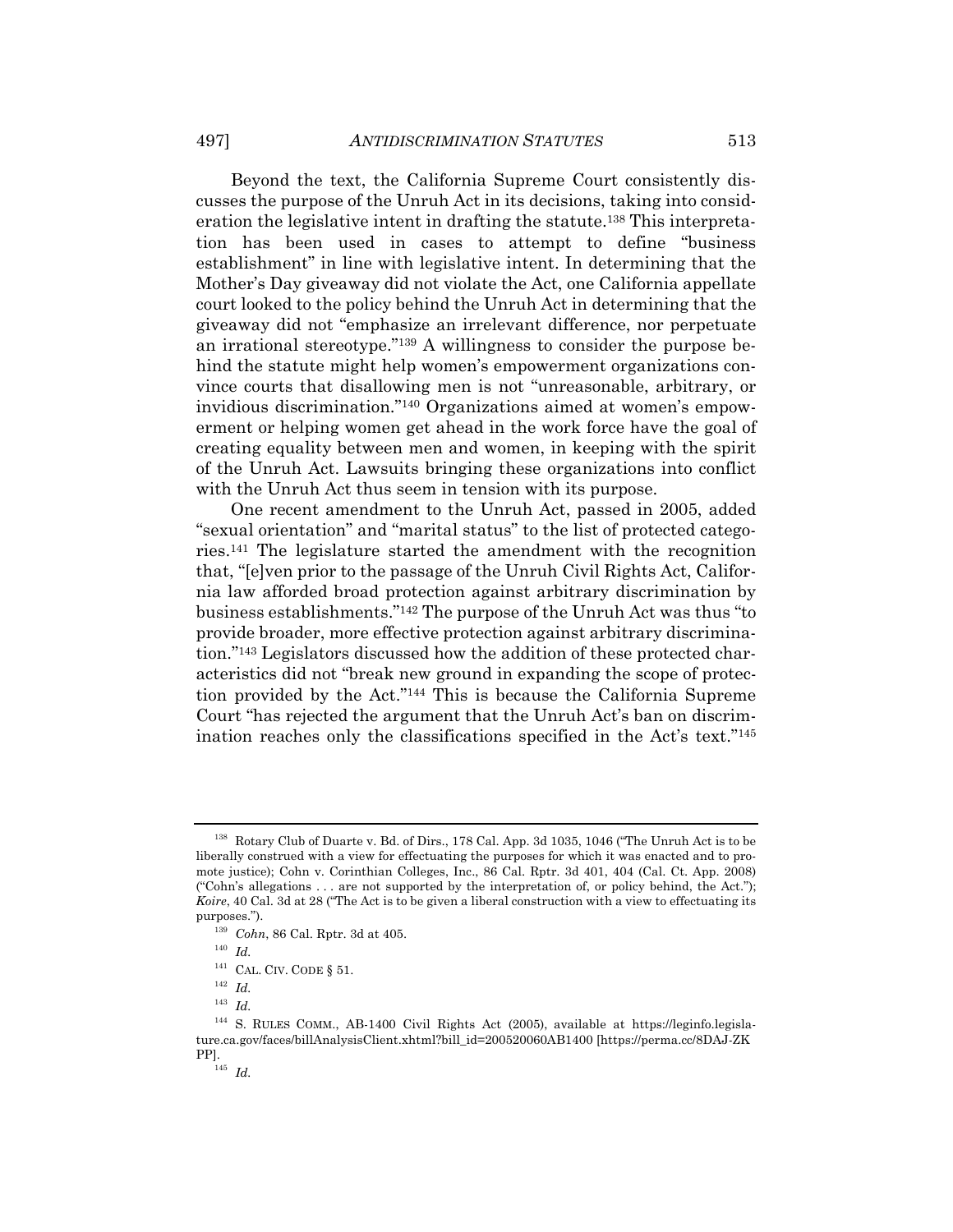The purpose in including these explicitly was to avoid litigation and "encourage better compliance with the law."146

It is unclear how a California court would view an argument that excluding men from women's empowerment events is not arbitrary discrimination. In the case *Easebe Enterprises v. Alcoholic Beverage Control Appeals Board*,147 the defendant tried to argue that excluding men from a show featuring male dancers was not arbitrary discrimination as prohibited by the Unruh Act.148 The defendant nightclub argued that:

[C]hanging social perspectives recognize that in some situations a policy founded on gender-based discrimination is consistent with everyday realities and in fact inures to the benefit of those who have been the victims of past societal and legal discrimination.149

The California Court of Appeals ultimately upheld the Department of Alcoholic Beverage Control's decision to revoke the club's license for its discriminatory practice.150 It said that the argument that the practice of excluding men was "benignly inspired" was not enough to create an exception to the Unruh Act as a matter of law in this case.151 It stated that it was not "within the purview of an intermediate appellate court, at this late date, to substitute its perspective for that of the Department."152 That said, the court noted that "were we the triers of fact, or were we writing on an entirely clear slate, we might find such theory persuasive."153 However, the court felt restricted by the judgment previously made by the Department. This suggests that, given a clean slate, a court may be willing to accept a women's empowerment organization's claim that its policy of excluding men should be exempt from the Unruh Act on these grounds. Or, as discussed below, this logic might be more cleanly adopted through a legislative exemption to the Unruh Act.

<sup>146</sup> *Id.*

<sup>150</sup> *Id.*

<sup>152</sup> *Id.*

<sup>147 141</sup> Cal. App. 3d 981, 987 (1983). 148 *Id.*

<sup>149</sup> *Id.*

<sup>151</sup> *Id.*

<sup>153</sup> *Easebe,* 141 Cal. App. 3d at 987.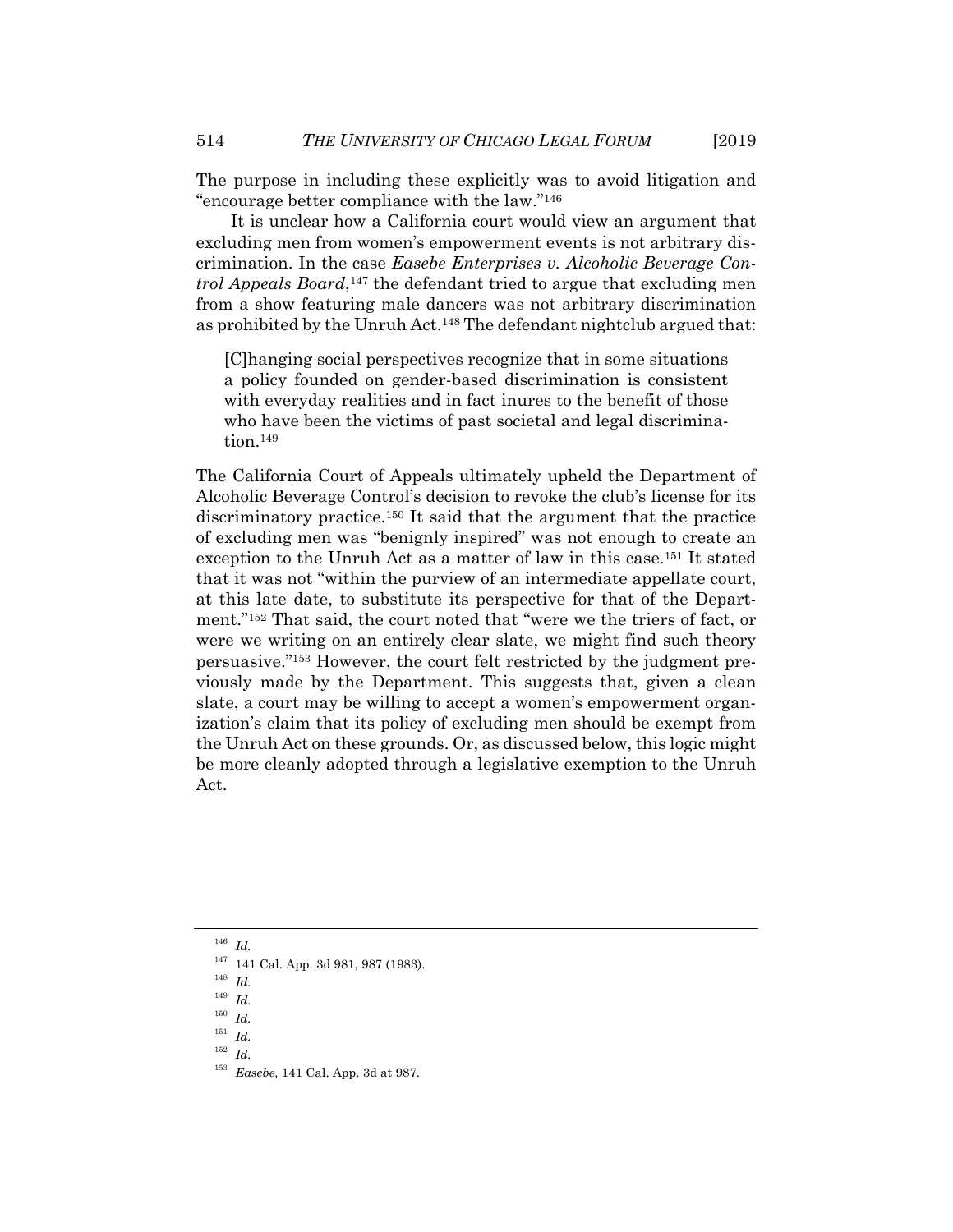#### IV. FOURTEENTH AMENDMENT EQUAL PROTECTION AND PERPETUATING GENDER STEREOTYPES

As discussed above, California courts state one purpose of sex-discrimination bans is a concern that they perpetuate irrational stereotypes. This is taken from Supreme Court Fourteenth Amendment equal protection understanding of sex discrimination, which has traditionally focused on eradicating stereotypes. Although these events are held by private actors, the Supreme Court's discussion of sex discrimination by state actors in violation of the Equal Protection Clause of the Fourteenth Amendment can provide some insight into how courts should consider these issues. California courts should follow the Supreme Court in deciding whether discrimination is arbitrary (in violation of the Unruh Act) based on whether the organizations' policies are founded on gender stereotypes.

In *United States v. Virginia*,154 the Supreme Court held that Virginia Military Institution's (VMI) categorical exclusion of women denied them equal protection in violation of the Fourteenth Amendment.155 The Supreme Court discussed that, in order to defend gender-based state action, the state would have to show "at least that the [challenged] classification serves important governmental objectives and that the discriminatory means employed are substantially related to the achievement of those objectives."156 The Court said that sex classifications by government actors would be allowed in some cases in order to, for example, "compensate women for particular economic disabilities [they have] suffered . . . promote equal employment opportunity . . . advance full development of the talent and capacities of our Nation's people."157 They would not be allowed, however, "to create or perpetuate the legal, social, and economic inferiority of women."158 In both this case and *Mississippi University for Women v. Hogan*,159 the Court highlighted that single-sex policies may not be based on stereotypes.160 That is, classifications must avoid "fixed notions concerning the roles and abilities of males and females."161 The Supreme Court highlighted that this distinction is important in order to avoid "perpetuat[ing] historical patterns of discrimination."162

<sup>154 518</sup> U.S. 515 (1996). 155 *Id.*

<sup>156</sup> *Id.* at 533. 157 *Id.*

<sup>&</sup>lt;sup>158</sup> *Id.* at 34.<br><sup>159</sup> 458 U.S. 718 (1982).<br><sup>160</sup> *Id. Id.* at 725.

<sup>&</sup>lt;sup>162</sup> *Virginia*, 518 U.S. at 542.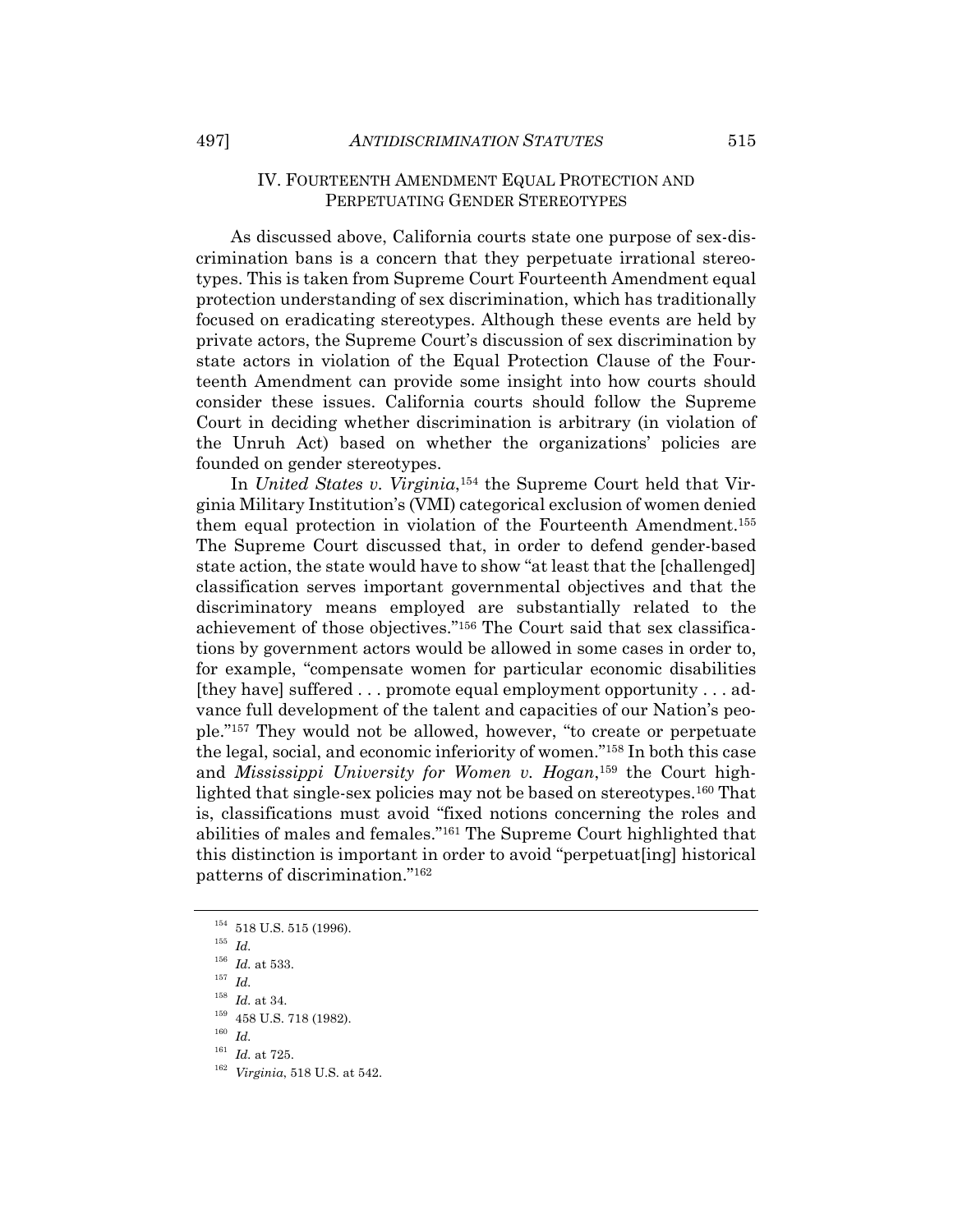As discussed in the debate between the California and the Washington Supreme Courts, California courts similarly forbid single-sex policies that are based on irrational stereotypes. Unlike older "Ladies' Night" promotions that California courts have seen as focusing on arbitrary distinctions between men and women and thus advancing irrational stereotypes of women, women's empowerment organizations do not seem to evoke the same ideas. Instead, organizations that coach women to ask for higher salaries or offer space to discuss experiences with sexual harassment would work to combat stereotypes women face in their workplaces. Under this understanding, the situations in the new cases mentioned above would not violate the Unruh Act.

This can be a complicated argument because, as one California Appeals Court discussed, "few cases have held discriminatory treatment to be nonarbitrary based solely on the special nature of the business establishment."163 The examples the court gave were limited: (1) a gambling club's exclusion of one individual woman who was found to be a compulsive gambler;164 and (2) a cemetery's exclusion of "punk rockers" from a private funeral at the request of the deceased's family.165 The court discussed that the exceptions are generally only allowed "when there is a strong public policy in favor of such treatment."166 There, the court cited examples of excluding minors from bars and ensuring affordable housing for the elderly.167

The court left open that there "may also be instances where public policy warrants differential treatment for men and women," discussing sex-segregated facilities like restrooms justified by a right to personal privacy.168 The court suggested that even some sex-based price differentials may be warranted by a "compelling social policy."169 Further, it stated that public policy can occasionally be gleaned from viewing other statutory enactments.170 A women's networking organization may be able to point to statutes like the Equal Pay Act to suggest that public policy supports efforts to close the gender pay gap. Insofar as these organizations seek to equal the playing field between men and women, they do not seem to advance irrational stereotypes against women. The California legislature, spurred by the #MeToo Movement, further passed several laws that took effect January 1, 2019, to combat sexual

<sup>163</sup> Koire v. Metro Car Wash, 40 Cal. 3d 24, 30 (1985). 164 *Id.*

<sup>&</sup>lt;sup>165</sup> *Id.* at 31.<br><sup>166</sup> *Id.* <br><sup>167</sup> *Id.* at 33.

<sup>167</sup> *Id.* at 33. 168 *Id.* at 38. 169 *Koire*, 40 Cal. 3d at 38. 170 *Id.* at 31.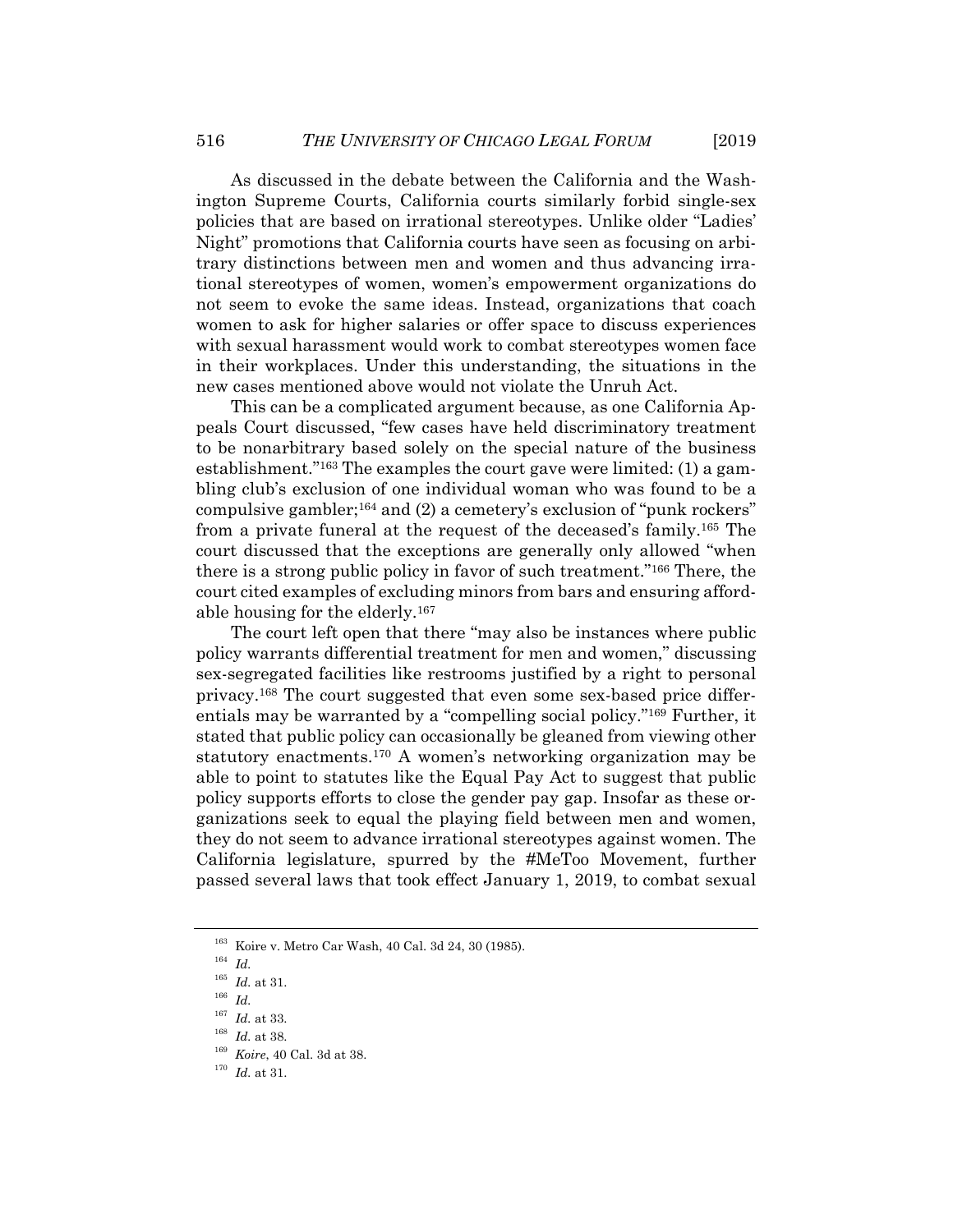harassment.171 Jennifer Barrera, executive vice president with the California Chamber of Commerce, recognized this explicitly, stating, "#Me-Too was a dominating topic at the Capitol this year."172 These statutory enactments give more weight to women's empowerment organizations' claims that their goals are supported by a "compelling social policy." This distinction would also combat the possibility of historically privileged groups attempting to discriminate against historically marginalized groups, as there will not be the same compelling social policy.

### V. LEGISLATIVE ALTERNATIVES: EXCEPTIONS FOR HISTORICALLY MARGINALIZED GROUPS

As it stands, women-only organizations have a difficult time of avoiding the Unruh Act in California. Courts can read the law narrowly to avoid applying the Unruh Act to events that are designed for or marketed towards women, but that do not exclude men. Beyond that, it is not obvious that a solution like the one the Supreme Court in Washington gave in *MacClean*, of requiring the plaintiff to prove damages, would be better. The flexibility of the Unruh Act allowed it to expand to cover protected characteristics (like gender identity or sexual orientation) that were not considered by the legislators drafting it. Allowing that discrimination is per se injurious under California law and having statutory damages encouraged the filing of civil rights lawsuits in order to benefit the society as a whole. Rather than changing that jurisprudence, which could limit the Unruh Act's application in other situations, the legislature could act to carve out an exception for these organizations.

If legislatures want to leave space for these types of events, they could carve out exceptions in their Civil Rights Laws. One potential way to distinguish between whether groups are in line with the laws or not could be to analyze the power dynamics. As an example, under the Canadian Human Rights Code:

It is not a discriminatory practice for a person to adopt or carry out a special program designed to prevent disadvantages that are likely to be suffered by, or to eliminate or reduce disadvantages that are suffered by, any group of individuals when those disadvantages would be based on or related to the prohib-

<sup>&</sup>lt;sup>171</sup> Kathleen Pender, *New California Harassment Laws Take Effect Jan. 1*, S.F. CHRON. (Dec. 31, 2018), https://www.sfchronicle.com/business/networth/article/New-California-harassment-law s-take-effect-Jan-1-13499089.php [https://perma.cc/5NZU-EZNE]. 172 *Id.*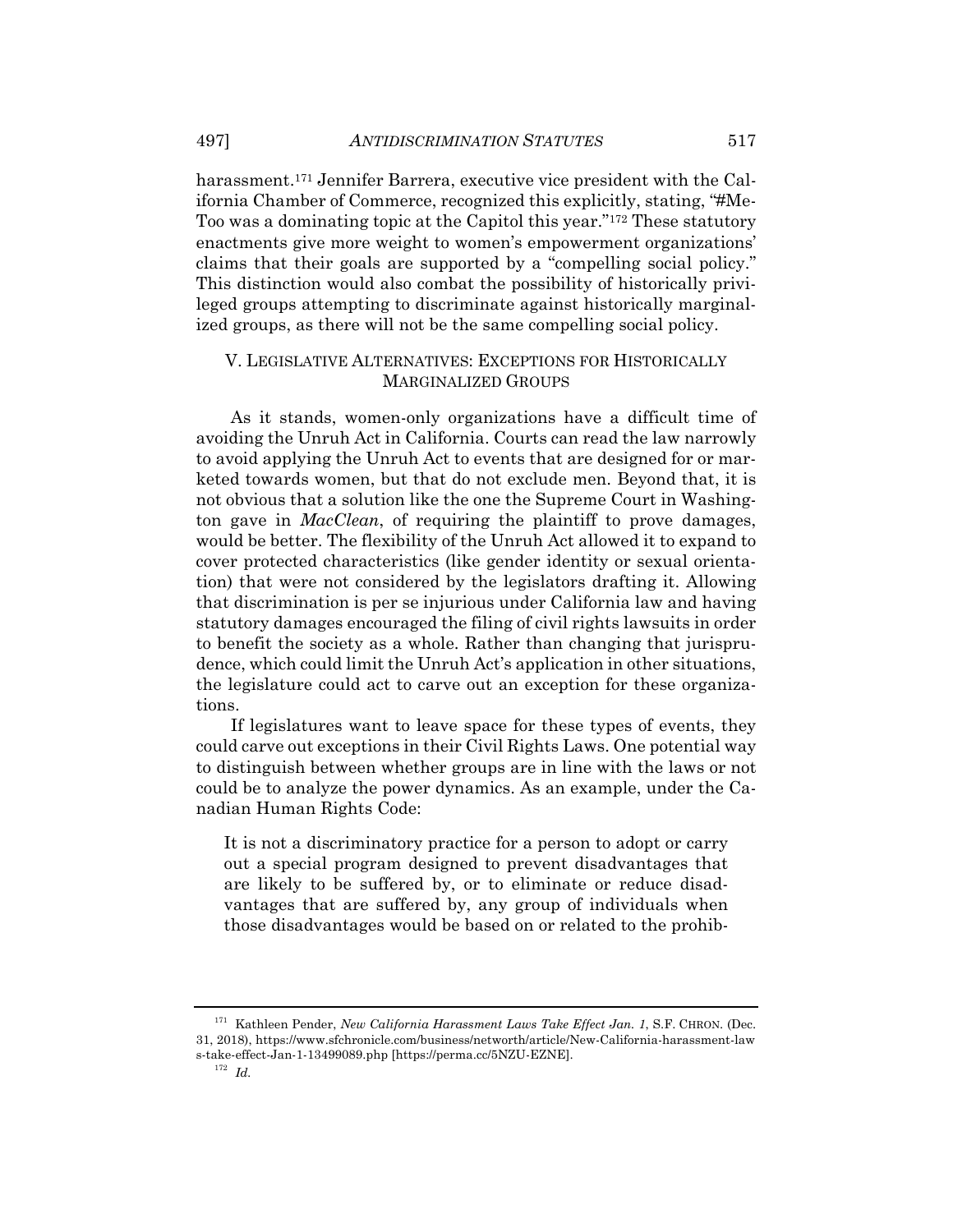ited groups of discrimination by improving opportunities respecting goods, services, facilities, accommodation or employment in relation to that group.<sup>173</sup>

As an example of a "special program" thus protected, the Canadian Human Rights Commission points out that the Convention on the Elimination of All Forms of Discrimination against Women provides for temporary "special measures aimed at accelerating de facto equality between men and women."174 Language like this would still prohibit arbitrary discrimination while allowing historically marginalized groups to attempt to reduce disparities. An exception like this would likely protect networking and empowerment groups. It would also prevent historically privileged groups from using the Unruh Act to attack women's organizations.

#### VI. CONCLUSION

One California appellate court expressed an aversion to finding violations of the Unruh Civil Rights Act in cases of what it was concerned were men "involved in numerous of what have been characterized as 'shake down' lawsuits."175 This is especially concerning given that the settlements mentioned above threaten to shut down the organizations completely. To the extent these laws are used as a tool to harass women or attempt to get money through the threat of a lawsuit, their application to these types of organizations seems inherently in conflict with the laws. Especially given recent statutory enactments by the California legislature focused on helping women gain power in the workplace and eliminating sexual harassment, these organizations have a strong argument that they do not arbitrarily discriminate in violation of the Unruh Act. In keeping with the U.S. Supreme Court's Fourteenth Amendment jurisprudence, the examples given above do not perpetuate stereotypes by excluding men.

It is not clear the extent to which courts might accept an argument that organizations seeking to ameliorate gender inequality should be treated differently under the law than organizations that perpetuate inequality. This space could be filled by legislative efforts to provide exemptions for these organizations, focusing on power dynamics and historically marginalized groups. Given that the majority of these organizations have chosen to settle their cases rather than face potentially devastating legal fees, a legislative carveout might be needed.

<sup>173</sup> Canadian Human Rights Act, R.S.C., 1985, c. H-6, Section 16(1). 174 *Policy on Special Programs*, CANADIAN HUMAN RIGHTS COMM'N, https://www.chrc-ccdp.gc.c a/sites/default/files/policyspecialprograms\_eng\_0.pdf.<br><sup>175</sup> Cohn v. Corinthian Colleges, Inc., 86 Cal. Rptr. 3d 401, 405 (Cal. Ct. App. 2008).